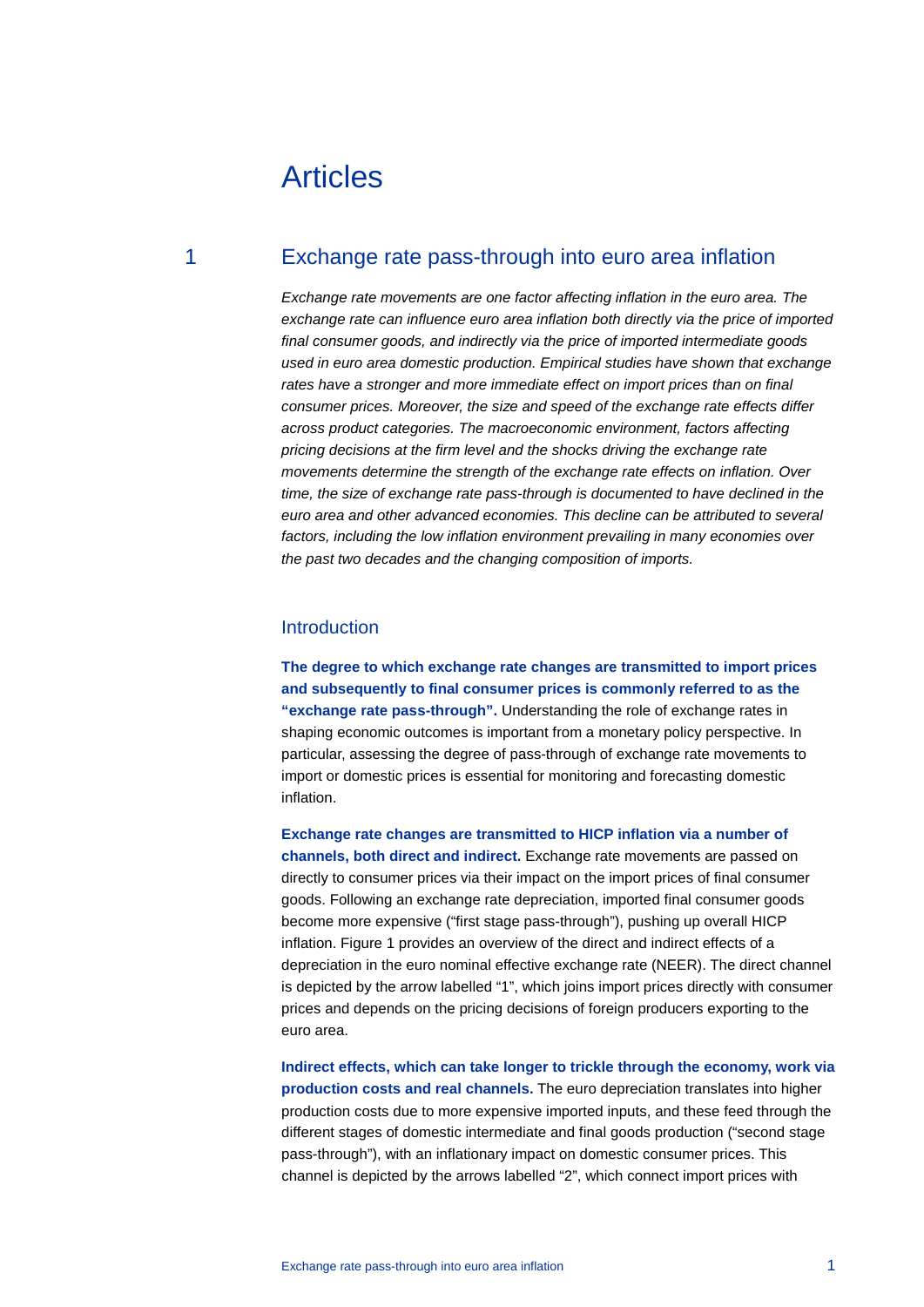producer prices and then consumer prices, and depends, inter alia, on the pricing behaviour of domestic firms. The latter might pass on the increase in costs resulting from the euro depreciation in order to keep mark-ups and profits constant, or they might keep prices constant and accept lower profits, thus dampening the passthrough to final consumer prices.

**As regards the real channels, the euro depreciation decreases euro area export prices denominated in foreign currency and increases import prices in euro.** This, in turn, leads to an increase in net exports and higher GDP growth (indicated by the arrows labelled "3"). As the increase in real GDP growth leads to higher labour demand and higher wages, this puts upward pressure on consumer prices (indicated by the arrows labelled "4"). These indirect effects can be reinforced by expectations of a positive loop of future higher growth and inflation.

#### **Figure 1**



Schematic overview of direct and indirect effects of a depreciation in the NEER

Note: The arrows connecting the boxes indicate causality, while the arrows inside the boxes refer to the direction of movement of the variable.

**The composition of the consumption basket is also relevant for understanding how exchange rate changes affect HICP inflation.** The harmonised index of consumer prices (HICP) is a weighted average of a representative basket of goods and services consumed by households in the euro area. This basket covers a wide range of items, from food and clothing to accommodation services, which have different shares of imported inputs in their production structure.<sup>[1](#page-1-0)</sup> The aggregate

<span id="page-1-0"></span>An overview of the product categories included in the HICP basket is available on the ECB's website.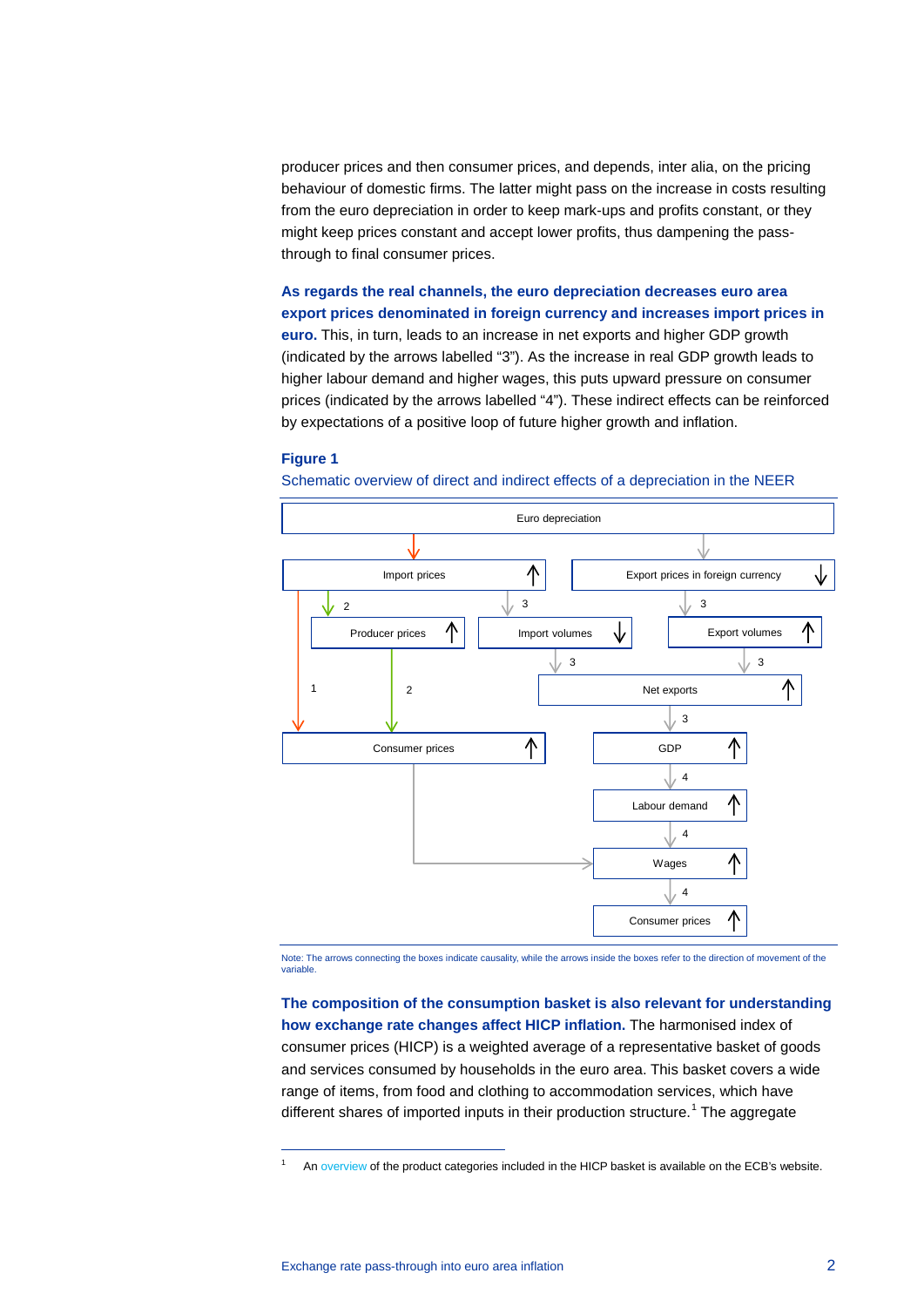effect depends on the composition of the consumption basket, which can change over time.

**Exchange rate pass-through also depends on what shocks drive exchange rates and inflation at each point in time.** The exchange rate pass-through is usually understood as a correlation between exchange rate changes and inflation, without any meaningful economic interpretation. However, from an economic point of view, the pass-through is related to the nature of the shocks driving the exchange rate and prices, as this is one of the factors that affect how firms react and adjust their prices.

**The article is structured as follows:** The next section illustrates the responsiveness of various prices to exchange rate changes and shows how sequences of appreciations and depreciations highly complicate the dynamics of the exchange rate-price relation. The third section discusses determinants of exchange rate pass-through in the theoretical literature and their empirical relevance for the euro area. The fourth section presents estimates of pass-through to import and consumer prices in the euro area across various studies and discusses the importance of looking at underlying macroeconomic shocks when assessing exchange rate impacts. The last section concludes.

# Exchange rate movements and inflation along the pricing chain

**Changes in the exchange rate of the euro against its trading partners are reflected more quickly and more sizeably in movements in import price inflation, and less so in producer and consumer price inflation.** The nominal effective exchange rate of the euro against 38 of its main trading partners (NEER-38) has depreciated by around 4% since the second quarter of 2014 (i.e. when the period of depreciation started). This depreciation, the combined result of an initial 10% depreciation (up to mid-2015) and a smaller subsequent appreciation, put substantial upward pressure on import prices for consumer goods excluding energy and food. The price of these goods increased by roughly 3.5% over the same period and has, in recent years, displayed a strong contemporaneous correlation with the NEER-38 (see Chart 1). Recent movements in the NEER-38 have also lifted domestic inflation somewhat. The effects of exchange rate developments on inflation are expected to remain positive for a while longer because changes in the exchange rate take around two years to fully pass through (see Box 1 in this article).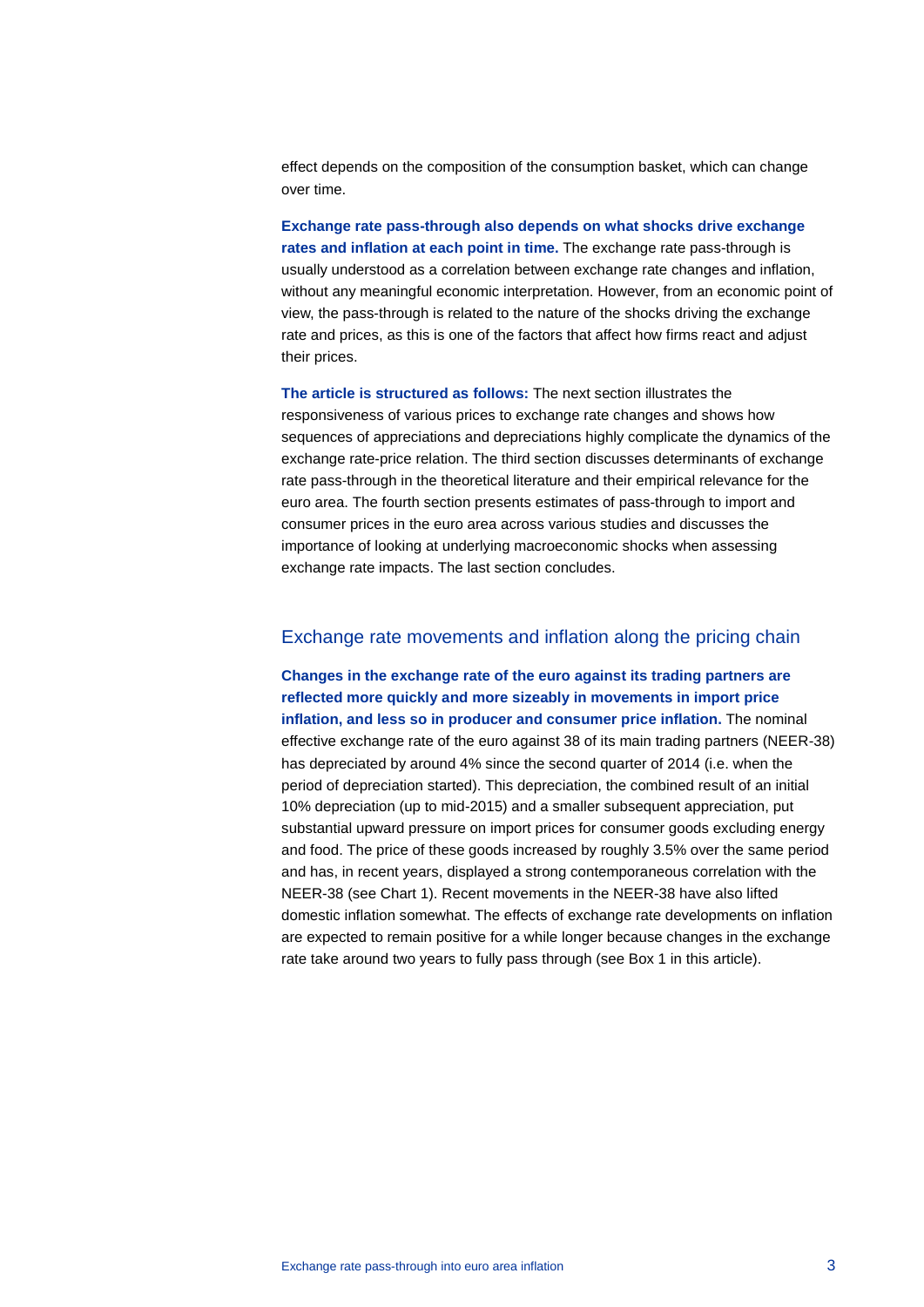#### **Chart 1**

Prices and the exchange rate in the euro area



Sources: Eurostat, ECB and ECB staff calculations.

Note: The latest observation is for June 2016 for import prices of non-food and nonenergy consumer goods, and July 2016 for the NEER-38, producer prices and the HICP of non-energy industrial goods.

-

**The strong correlation of euro exchange rate changes with import price inflation reflects the direct effects of movements in the exchange rate, while the weaker relation with producer prices and HICP reflects indirect effects that take time to materialise, as well as dampening effects along the pricing chain.** Producer price inflation is expected to react more and faster than consumer price inflation after an exchange rate change. An exchange rate depreciation will directly affect the price of imported goods, both intermediate and final. More expensive imported final goods put direct upward pressure on HICP inflation (indicated by the arrow labelled "1" in Figure 1). [2](#page-3-0) However, a larger share of the imported goods is used as inputs by euro area producers than is directly consumed. Euro area producers combine the imported inputs with domestic inputs to deliver domestic intermediate and final consumption goods (arrows labelled "2"). They also charge a mark-up in the final price of the goods they sell. This indirect effect on the

HICP via domestic production takes more time to materialise compared with the effect on producer price inflation. Besides the exchange rate movements, other factors play an important role in driving domestic inflation, such as the amount of slack in the economy.

**Simple correlations reveal that import prices tend to be more volatile and more closely related to exchange rate movements than producer prices** (see Charts 2 and 3). The correlation between the annual growth rates of the NEER-38 and import prices across product categories is quite strong, ranging from 0.6 to 0.8 over the past ten years. Where domestic producer price indices are concerned, the correlation with the exchange rate is strongest for the producer price index (PPI) of intermediate goods, and weaker for capital and consumer goods. For the period 1997-2006, the correlation between the annual growth rates of the NEER-38 and the producer prices for intermediate goods is 0.21, whereas it is almost zero for consumer and capital goods.

<span id="page-3-0"></span> $2^2$  The size of the direct effect is small, as the imported goods used directly for consumption represent around 15% of the overall HICP (5% from the non-energy industrial goods component and almost 10% from energy).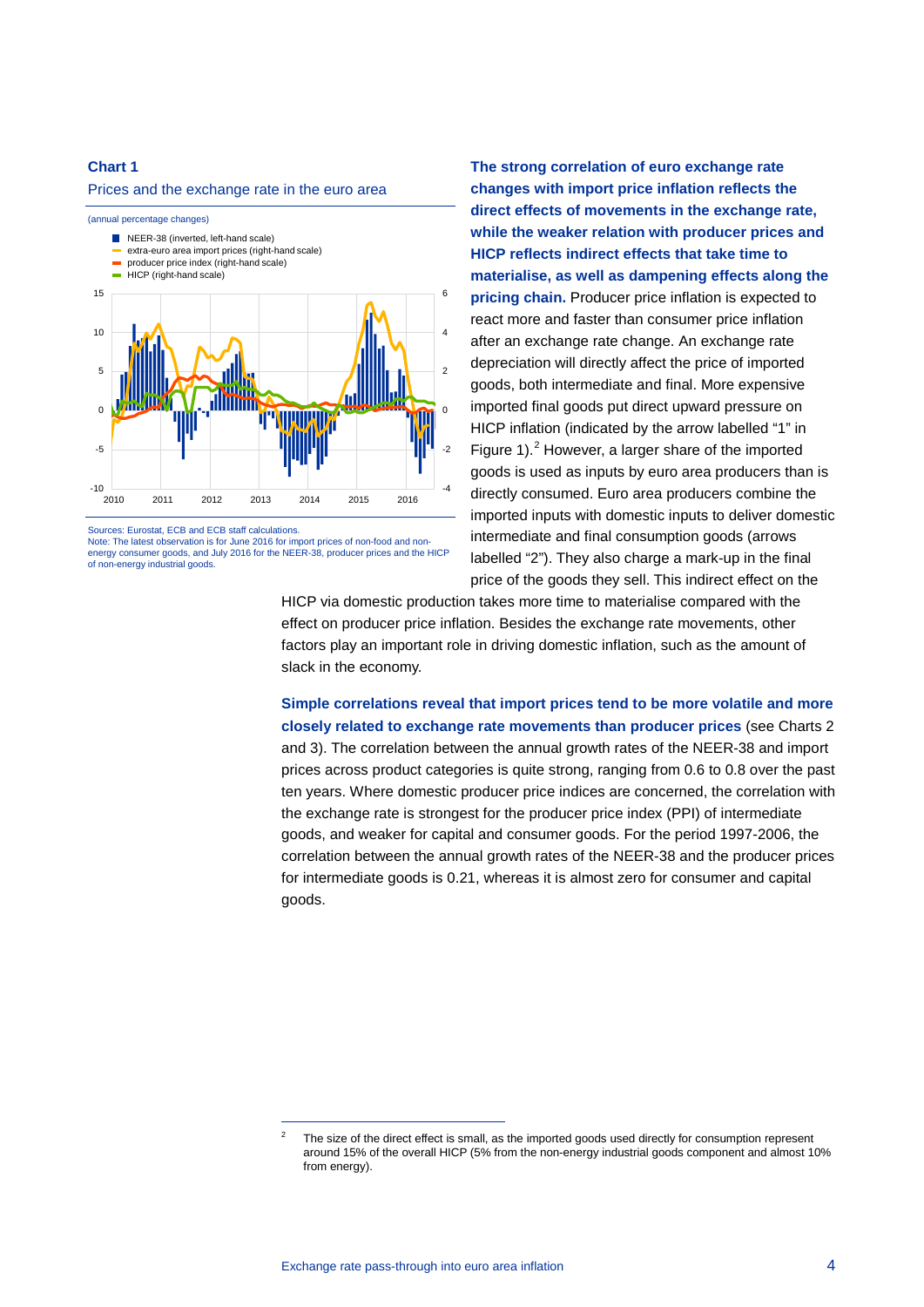# **Chart 2**

Extra-euro area import prices for different categories of goods



# **Chart 3**

Domestic producer prices for different categories of goods



Sources: Eurostat, ECB and ECB staff calculations. Note: The latest observation is for June 2016.

Sources: Eurostat, ECB and ECB staff calculations. Note: The latest observation is for July 2016.

# **The empirical literature has shown that the observed relationship between the exchange rate and producer prices depends on sector and product**

**characteristics.** Intermediate goods tend to be more homogeneous, with more elastic demand and a higher share of imported inputs than capital goods. Homogeneous products can easily be substituted if they become relatively more expensive and this implicit higher degree of competition means that their price tends to be common across markets. As a consequence, exchange rate changes are more directly reflected in euro prices for intermediate goods. In the case of capital goods, exchange rate pressures feeding into PPI inflation can be expected to be negligible, as their cost is not immediately reflected in the prices set by firms but is amortised over several time periods. Finally, the pass-through to the PPI for consumer goods is found to lie between that for intermediate and capital goods. Consumer goods markets tend to be less competitive than those for intermediates because consumer goods are less homogeneous, for example because of the importance of branding. Furthermore, pass-through can differ between sub-categories of consumer goods, as these contain different shares of imported inputs. For instance, the item "jewellery and watches" embodies a larger share of imported inputs (gold) in production compared with the item "newspapers", which depends more on domestic production costs. This translates into a higher pass-through for "jewellery and watches" compared with "newspapers".<sup>[3](#page-4-0)</sup>

**The long time lags involved in the transmission of an exchange rate change to HICP inflation via the pricing chain imply that, at each point in time, the net effect reflects a combination of lagged effects from past exchange rate movements.** For instance, the recent impact of the exchange rate on inflation

<span id="page-4-0"></span><sup>3</sup> For more details, see the section entitled "Determinants of exchange rate pass-through".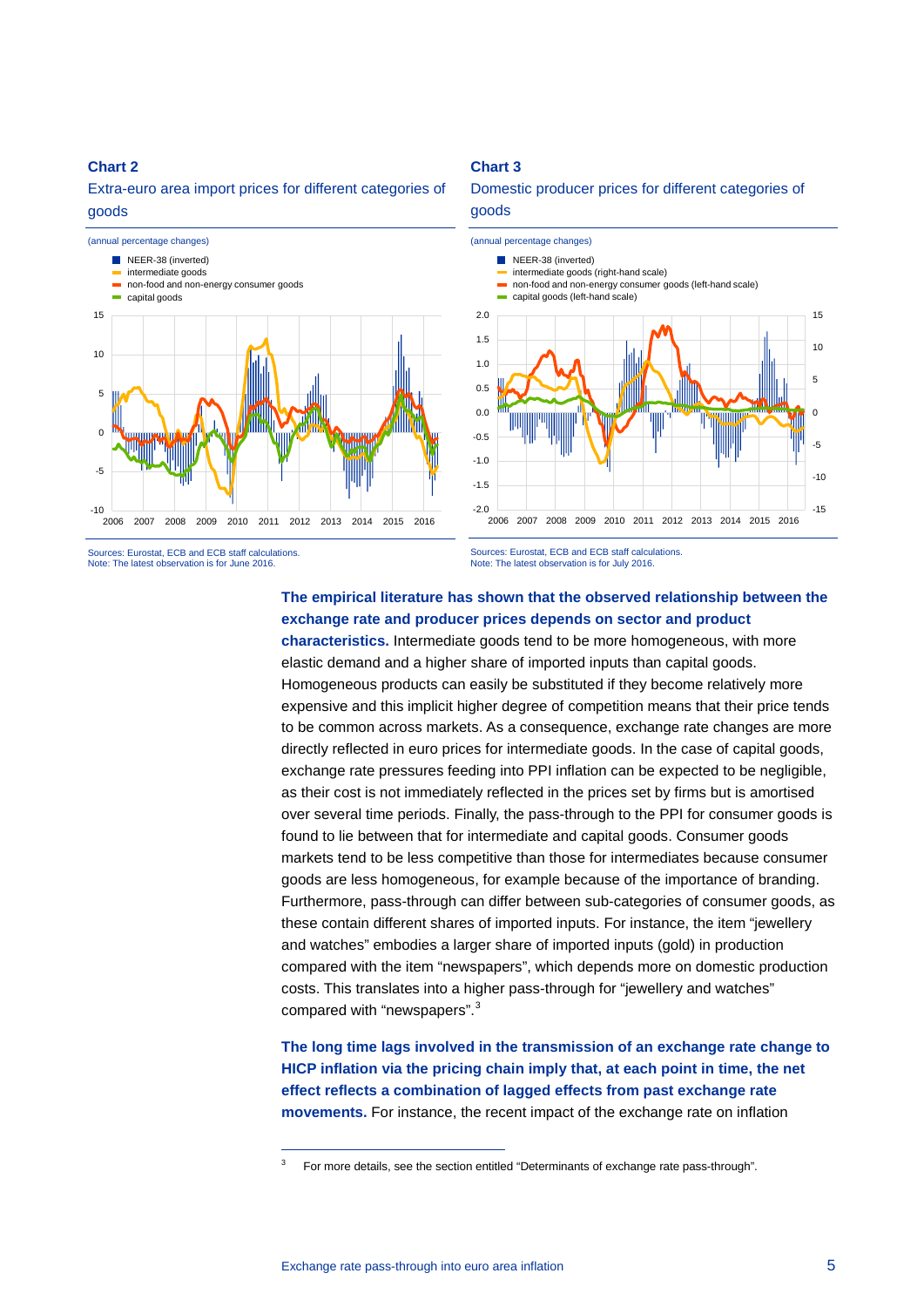reflects a combination of the boosting effects from the strong euro depreciation in 2014/15, and the dampening effects of the recent appreciation as illustrated in Box 1 of this article. This dynamic overlap of the effects of past and current exchange rate movements makes it difficult to quantify the pass-through to HICP inflation.

#### **Box 1**

Overlapping dynamics of euro/US dollar exchange rate changes from 2010-16 and the effects on HICP inflation

**Given delays in pass-through, volatile exchange rate movements generate overlapping lagged upward and downward impacts. This box presents a mechanical estimate of the impact of this dynamic overlap on inflation, based on the euro/US dollar exchange rate developments of the last six years.** Looking at quarterly averages since 2011, it is possible to identify four clear phases of appreciation and depreciation in the euro NEER, which were mainly driven by the US dollar (see Chart A). The euro/US dollar exchange rate is particularly relevant for euro area inflation compared with other currencies because commodity prices are set in dollars. As a consequence, large swings in the euro/US dollar exchange rate affect headline inflation directly via imports of energy and other commodities. This box therefore focuses on the overlapping effects of successive waves of appreciation and depreciation of the euro against the US dollar.

# **Chart A**



NEER-38 and euro/US dollar exchange rate changes

Sources: ECB and ECB staff calculations.

From mid-2011 to the third quarter of 2012, the euro depreciated by around 13% against the US dollar and by around 7.6% in nominal effective terms vis-à-vis 38 trading partners (NEER-38). Subsequently, the euro appreciated by 9.5% against the US dollar, from the end of 2012 to the first quarter of 2014 (11% in NEER-38 terms). After peaking in the period between the second quarter of 2014 and mid-2015, it depreciated by 19% against the US dollar (-10.4% in NEER-38 terms). That decline was partially reabsorbed from mid-2015 to mid-2016 as the euro appreciated again by around 2% against the US dollar, and even more strongly, by 6%, in effective terms. As a result, the euro/US dollar exchange rate, which has a weight of around 12% in the NEER-38, has contributed almost entirely to the lower level of the NEER-38 so far in the third quarter of 2016 compared with five years earlier.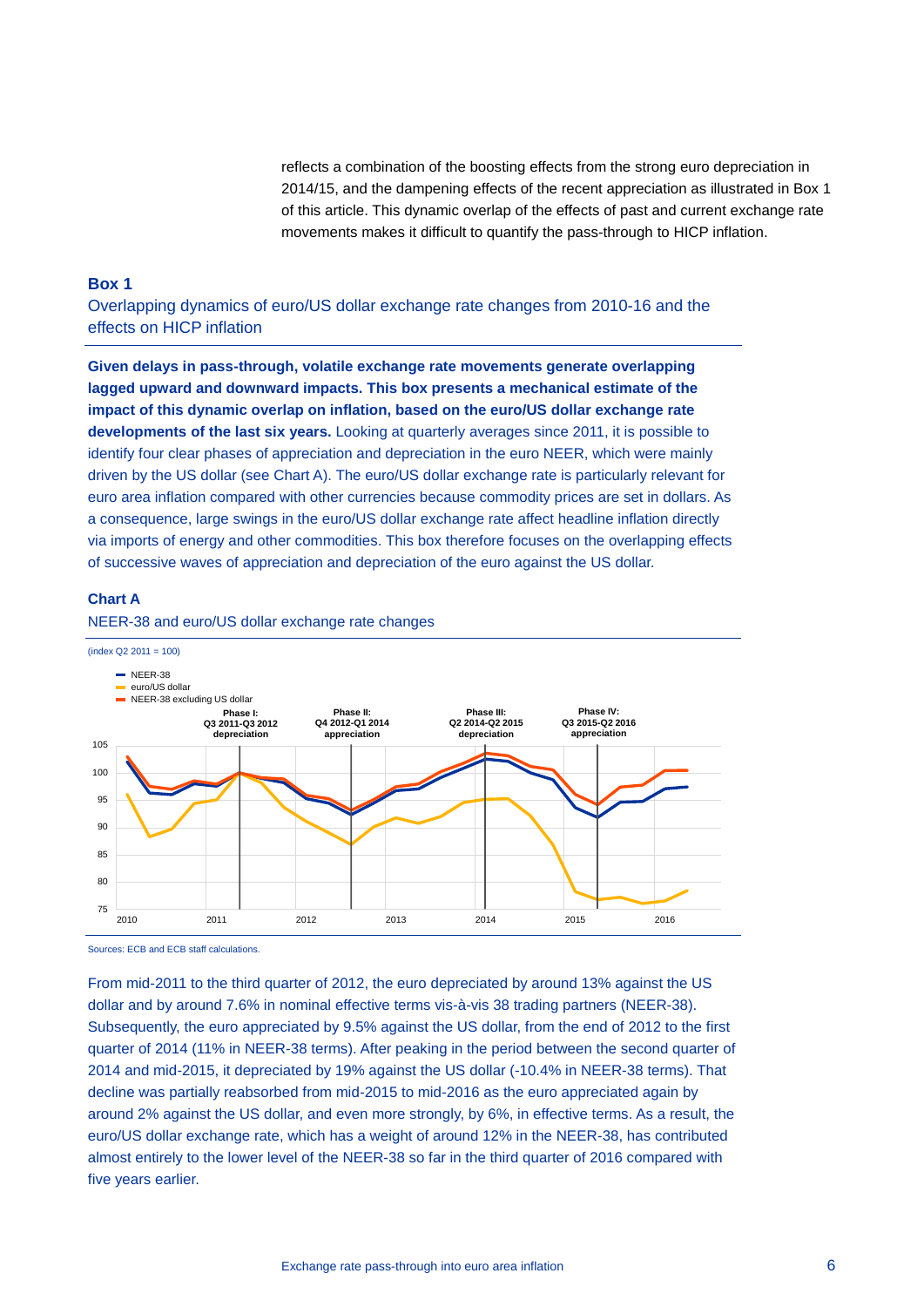### **Chart B**

#### Exchange rate pass-through of US dollar to import prices

#### (percentage points)



Sources: Eurostat, ECB and ECB staff calculations.

Notes: Calculations are based on an updated version of the model presented in ECB Working Paper No 243. The latest observation for the US dollar for the<br>third quarter of 2016 is 28 August. The US dollar is assumed to remai

# **Chart C** Exchange rate pass-through of US dollar to HICP inflation

#### (percentage points)



Sources: Eurostat, ECB and ECB staff calculations.

Notes: Calculations are based on an updated version of the model presented in ECB Working Paper No 243. The latest observation for the US dollar for the<br>third quarter of 2016 is 28 August. The US dollar is assumed to remai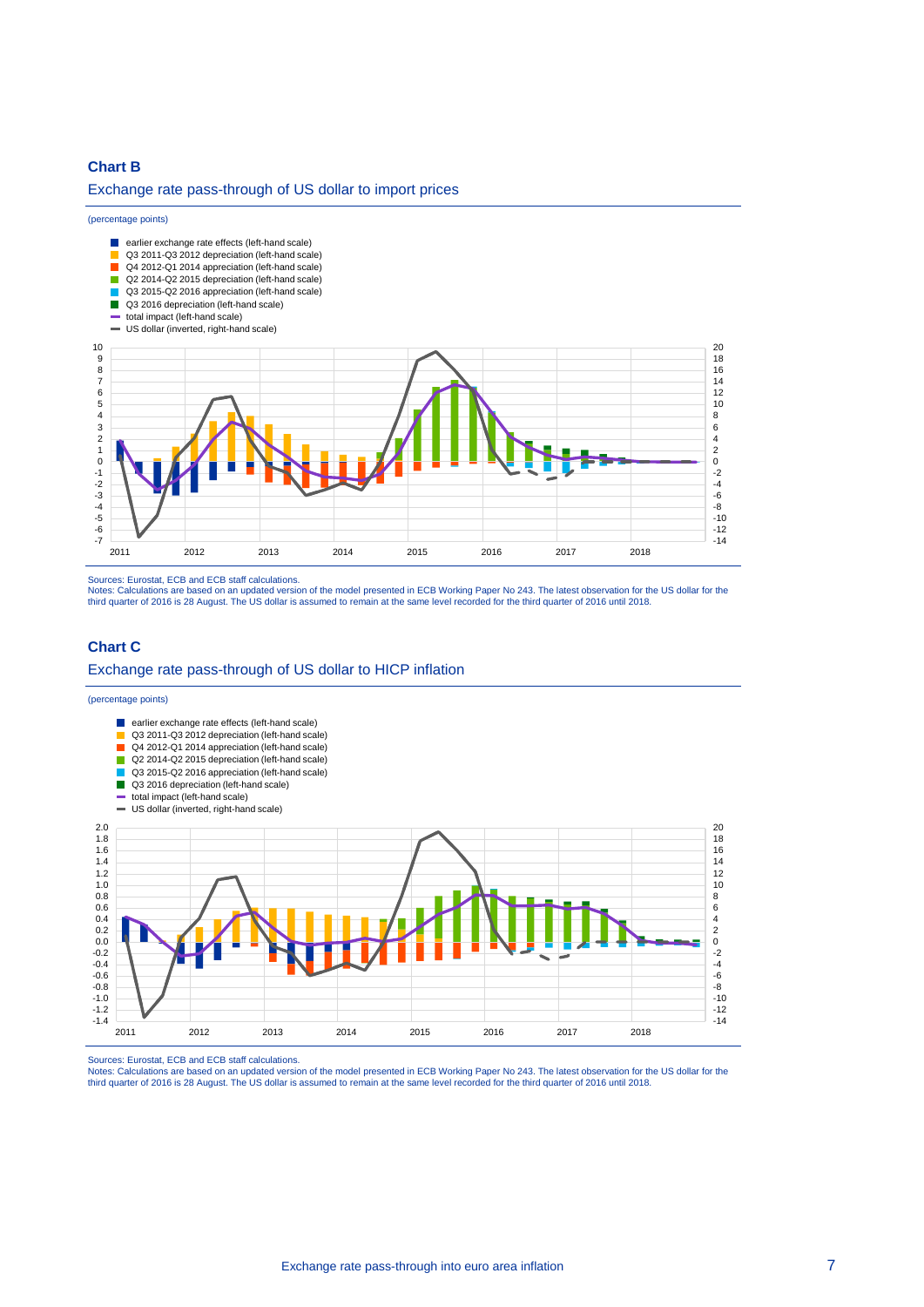**The compound effects of successive euro/US dollar exchange rate movements can be**  estimated based on the results of the model presented in Hahn<sup>[4](#page-7-0)</sup>, modified by substituting **the NEER with the euro/US dollar exchange rate.** HICP inflation continues to be positively affected by the large depreciation of the euro against the US dollar that began in 2014. According to this mechanical calculation, the contribution of the euro/US dollar exchange rate to headline inflation reached an initial peak of 0.5 percentage point in the last quarter of 2012 as a result of the first depreciation phase mentioned above. The following appreciation phase led to an overall neutral impact in 2013 and 2014, which was offset in 2015 and 2016 by the 19% depreciation that took place between the second half of 2014 and the first half of 2015. The lagged effect of this depreciation phase is also expected to positively affect inflation in 2017. With the fading-out of the past depreciation, if the euro/US dollar exchange rate remains constant at the level recorded so far for the third quarter of 2016, it should stop supporting inflation at the beginning of 2018.

#### **Chart D**

![](_page_7_Figure_2.jpeg)

Exchange rate pass-through to euro area import prices

<span id="page-7-0"></span>-

Sources: Eurostat, ECB and ECB staff calculations.

**The final effect of the exchange rate movements on import prices and HICP inflation depends on both the exchange rate index and the model used.** As can be observed in Charts D and E, there is a wide range of estimates of exchange rate pass-through to import prices and euro area inflation across models, indicating some degree of uncertainty in pinning down an exact number for this estimate.

<sup>4</sup> Hahn, E., "Pass-through of external shocks to euro area inflation", *Working Paper Series*, No 243, ECB, July 2003.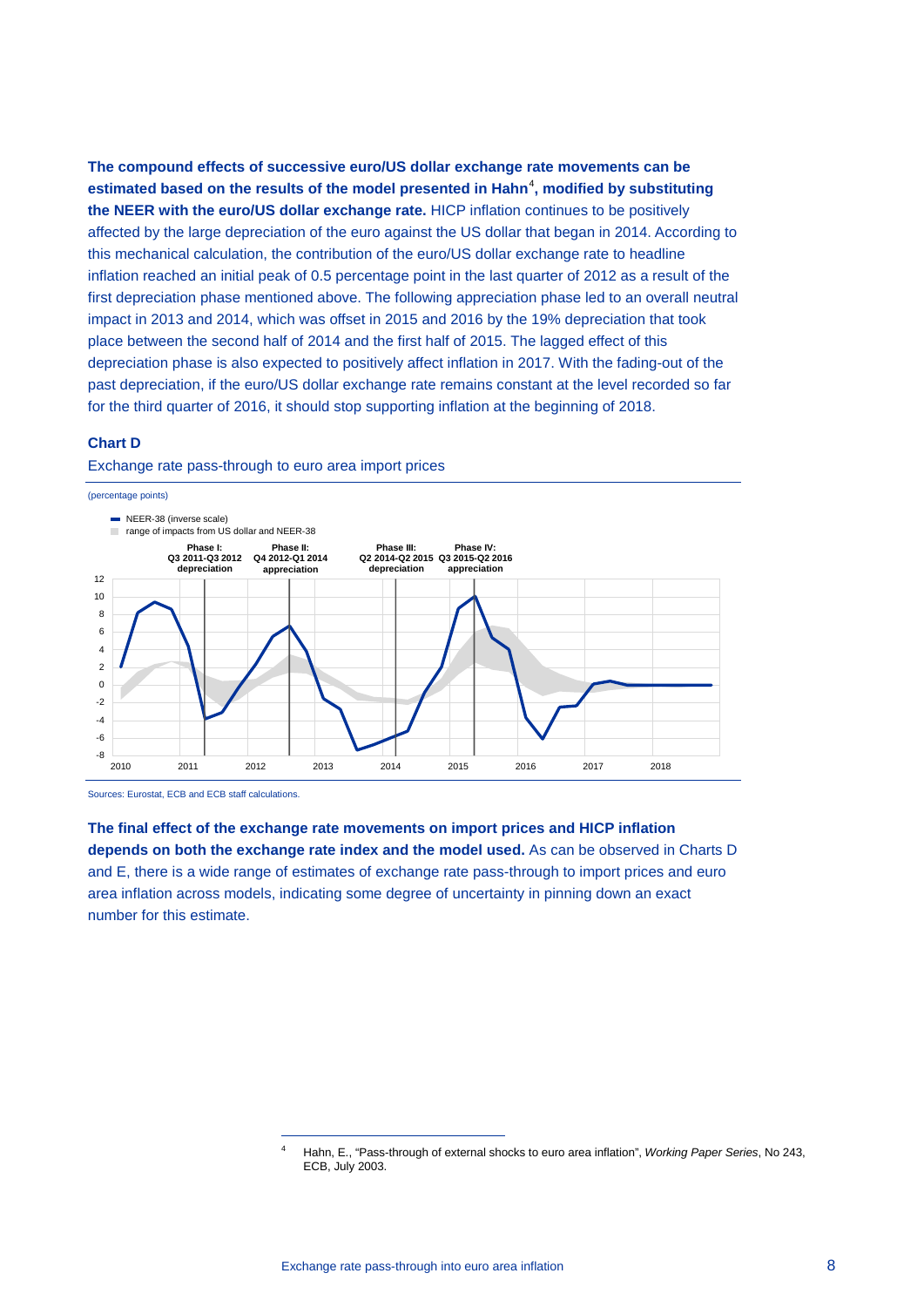#### **Chart E**

#### Exchange rate pass-through to euro area HICP

#### (percentage points)

![](_page_8_Figure_3.jpeg)

Sources: Eurostat, ECB and ECB staff calculations.

# Determinants of exchange rate pass-through

**There are many reasons why exchange rate pass-through is incomplete, i.e. less than proportional, at the level of import prices and, to a greater extent, at the level of consumer prices.** Some of these reasons relate to the microeconomic structure and behaviour of firms while others concern the general macroeconomic environment. Exporting firms' decisions as to how they price their exports to the euro area are affected by structural conditions, such as the currency in which they invoice, the degree of competition in the euro area market and the costs resulting from changing prices. Macroeconomic factors involve changes in the degree of openness, the structure of imports and the expected persistence of the exchange rate change. Some sources of incomplete pass-through correspond to the import price stage; others can be traced to the behaviour of firms at successive stages in the pricing chain.

**At the import price stage, the exchange rate pass-through is related to the degree of competition across industries.** Following a euro depreciation, foreign products mechanically become relatively more expensive in euro. This is referred to as producer currency pricing and corresponds to full pass-through to import prices in euro. In a competitive market, where the number of domestic and foreign producers is relatively high, foreign firms tend to lose market share in the euro area following a depreciation of the euro; to retain this share, they need to keep their prices in euro as stable as possible, thus reducing their margins. This can go as far as local currency pricing, i.e. zero pass-through to euro area import prices. In a market with low competition, firms that export to the euro area can more easily adjust their prices in euro and nevertheless keep their market share. Indeed, the theoretical literature has shown that the degree to which firms can adjust their mark-up in response to an exchange rate change depends on (i) their pricing power, which is a function of how easily their product can be substituted with other similar ones, and (ii) the degree of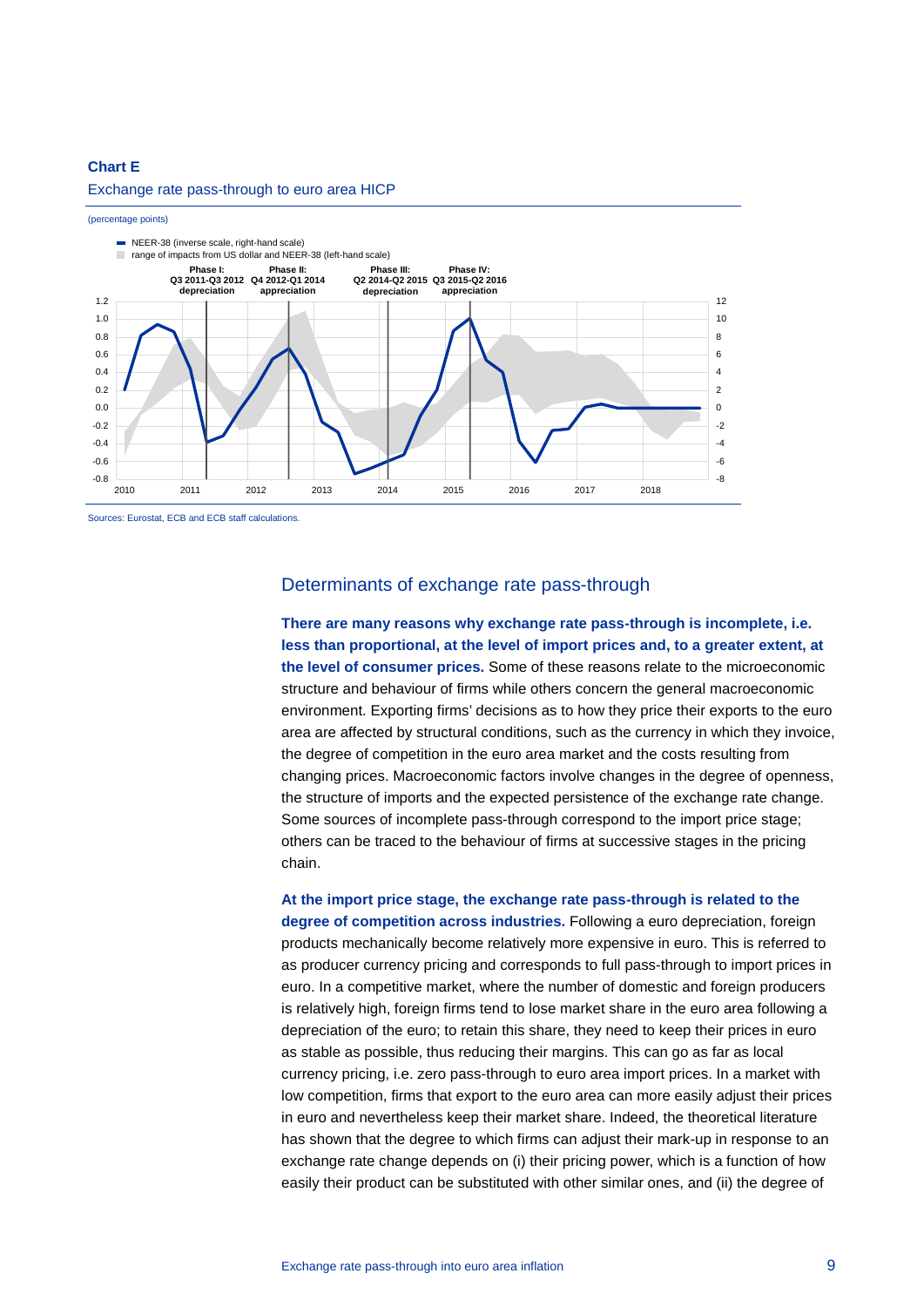market concentration, namely the number of firms present in the industry.<sup>[5](#page-9-0)</sup> As a consequence, the greater the capacity for substitution between domestic and imported products and the higher the number of producers servicing the euro area market, the lower the pass-through to import prices in euro. Furthermore, pricing decisions on the part of exporters to the euro area can interact with distribution margins set by euro area local distributors in the supply chain. Regardless of the strength of sensitivity of euro area import prices to exchange rates, if local distributors absorb exchange rate fluctuations in their own margins, consumer prices will experience less pass-through than those at the border. $^6$  $^6$ 

**Empirical research for the euro area has confirmed diverse impacts on prices at the industrial sector level.** Differences in exchange rate pass-through can be explained by the import structure, as discussed in Box 2 of this article. Osbat and Wagner<sup>[7](#page-9-2)</sup> report wide ranges of exchange rate pass-through across manufacturing sectors that can be explained by sectoral variables such as import penetration and firm concentration. Campa and Goldberg<sup>[8](#page-9-3)</sup> show that pass-through to import prices is found to be higher in energy and lower in manufacturing across several euro area countries and the United States. Campa et al.<sup>[9](#page-9-4)</sup> also find that exporters price discriminate to a larger extent between markets for manufacturing goods than between those for commodities. Hahn<sup>[10](#page-9-5)</sup> similarly reports that, among the sub-sectors of industry (excluding construction), the exchange rate pass-through is highest in electricity, gas and water supply, as well as in the energy sector. The lowest passthrough is found for capital goods. As mentioned in the previous section, the reason lies with the product characteristics: energy products are more homogeneous, entailing a higher degree of competition, and their price is set in international markets. By contrast, capital goods are less homogeneous and less substitutable, leading to less competition; hence they are priced more locally.

**The currency of invoice for imports of goods and services also determines the degree and speed of pass-through and can depend on many structural factors.**  Foreign producers that export to the euro area might sell their products by charging one common price across all customers in their own currency. Under this scenario, movements in the exchange rate pass directly into euro area import prices and the pass-through is complete. If, instead, foreign producers charge a different price in

<span id="page-9-0"></span><sup>5</sup> See Dornbusch, R., "Exchange rates and prices", *The American Economic Review*, Vol. 77, No 1, March 1987, pp. 93-106.

<span id="page-9-1"></span><sup>6</sup> See Burstein, A.T., and Gopinath, G., "International prices and exchange rates", *NBER Working Paper Series*, No 18829, February 2013; Burstein, A.T., Neves, J.C. and Rebelo, S., "Distribution costs and real exchange rate dynamics during exchange-rate-based stabilizations", *Journal of Monetary Economics*, Vol. 50, Issue 6, September 2003, pp. 1189-1214; and Campa, J.M. and Goldberg, L.S., "Distribution margins, imported inputs, and the sensitivity of the CPI to exchange rates", *NBER Working Paper Series*, No 12121, March 2006.

<span id="page-9-2"></span><sup>7</sup> See Osbat, C. and Wagner, M., "Sectoral exchange rate pass-through in the euro area", ECB, 2006.

<span id="page-9-3"></span>See Campa, J.M. and Goldberg, L.S., "Pass-through of exchange rates to consumption prices: what has changed and why?", in Ito, T. and Rose, A.K. (eds.), *International Financial Issues in the Pacific Rim: Global Imbalances, Financial Liberalization, and Exchange Rate Policy*, University of Chicago Press, Chicago, 2008, pp. 139-176.

<span id="page-9-4"></span><sup>&</sup>lt;sup>9</sup> Campa, J.M., Goldberg, L.S. and González-Mínguez, J.M., "Exchange-rate pass-through to import prices in the euro area", *NBER Working Paper Series*, No 11632, September 2005.

<span id="page-9-5"></span><sup>10</sup> Hahn, E, "The impact of exchange rate shocks on sectoral activity and prices in the euro area", *ECB Working Paper Series*, No 796, August 2007.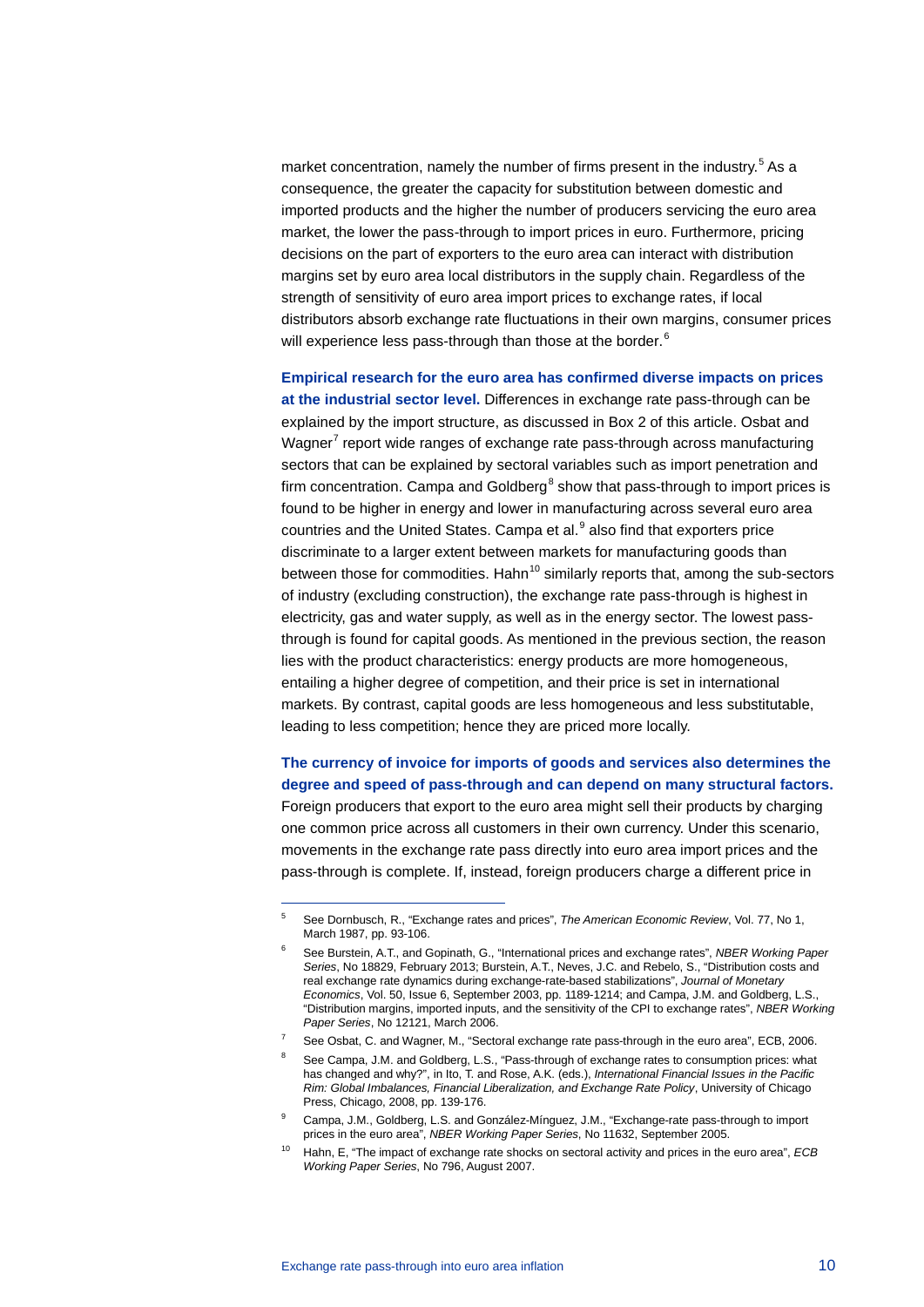each export market, the effect of the exchange rate on import prices in euro may be incomplete. The decision to price imports in producer or local currency depends primarily on the state of local competition.<sup>[11](#page-10-0)</sup> It can also depend on the existence of strategic complementarities, as exporters tend to use the currency of the country that dominates their industry or that their main competitors use.<sup>[12](#page-10-1)</sup> More homogeneous goods, meanwhile, are priced in US dollars.<sup>[13](#page-10-2)</sup>

### **The role of the euro as a currency of invoice has increased in the 21st century.**

The introduction of the euro resulted in a larger share of euro area imports denominated in euro; consequently, foreign producers exporting to the euro area have been using the euro (local currency) more actively in their transactions with euro area importers. The expected result would be a lower exchange rate pass-through to domestic euro area prices.<sup>[14](#page-10-3)</sup> Indeed, in 2013, 52% of extra-euro area imports in goods were settled in euro, compared with 49% in 2006; the same figures for extra-euro area imports in services are 62% and 54% respectively.<sup>[15](#page-10-4)</sup> The results presented in Box 2 support the conclusion that Member States with a higher share of extra-euro area imports invoiced in euro experience a lower degree of exchange rate pass-through.

**The extent to which firms hedge themselves against exchange rate movements also determines the degree of exchange rate pass-through to import prices.** Hedging against exchange rate movements can take place in two ways: one occurs naturally via the increased integration of firms into global value chains and the growing use of imported inputs from various source countries<sup>16</sup>; the other is a specifically financial strategy. Larger firms with access to hedging are more likely to invoice in the importer's currency and pass through the changes in the exchange rate to a lesser extent.<sup>[17](#page-10-6)</sup>

<span id="page-10-0"></span>See Bacchetta, P. and van Wincoop, E., "A theory of the currency denomination of international trade", *Journal of International Economics*, Vol. 67, Issue 2, December 2005, pp. 295-319. The authors give prominence to the role of price elasticity of demand.

<span id="page-10-1"></span><sup>12</sup> See Goldberg, L.S. and Tille, C., "Vehicle currency use in international trade", *Journal of International Economics*, Vol. 76, Issue 2, December 2008, pp.177-192; Goldberg, L.S. and Tille, C., "Micro, macro, and strategic forces in international trade invoicing", *NBER Working Paper Series*, No 15470, November 2009; Bacchetta, P. and van Wincoop, E., op. cit. ; Gopinath, G., Itskhoki, O. and Rigobon, R., "Currency choice and exchange rate pass-through", *American Economic Review*, Vol. 100, No 1, March 2010, pp. 304-336; Devereux, M.B., Engel, C. and Storgaard, P.E., "Endogenous exchange rate pass-through when nominal prices are set in advance", *Journal of International Economics*, Vol. 63, Issue 2, July 2004, pp. 263-291.

<span id="page-10-3"></span><span id="page-10-2"></span><sup>&</sup>lt;sup>13</sup> See Goldberg, L.S. and Tille, C., "Vehicle currency use in international trade", op. cit.

<sup>14</sup> Evidence supporting this hypothesis is provided by Campa, J.M., Goldberg, L.S. and González Mínguez, J.M., ,op. cit. However, there are also forces that might work in the opposite direction: the share of euro area imports as a percentage of GDP has increased enormously since 1970, which could have led to an increase in the exchange rate pass-through over time due to the increased share of imports in consumption.

<span id="page-10-4"></span><sup>15</sup> See *The international role of the euro*, ECB, July 2014.

<span id="page-10-5"></span><sup>16</sup> See di Mauro, F. and Ronchi, M., *Assessing European competitiveness: the contribution of CompNet research*, ECB, June 2015.

<span id="page-10-6"></span><sup>17</sup> Martin, J., and Mejean, I., "Invoicing currency, firm size, and hedging", *CEPII Working Paper*, No 2012-28, 2012.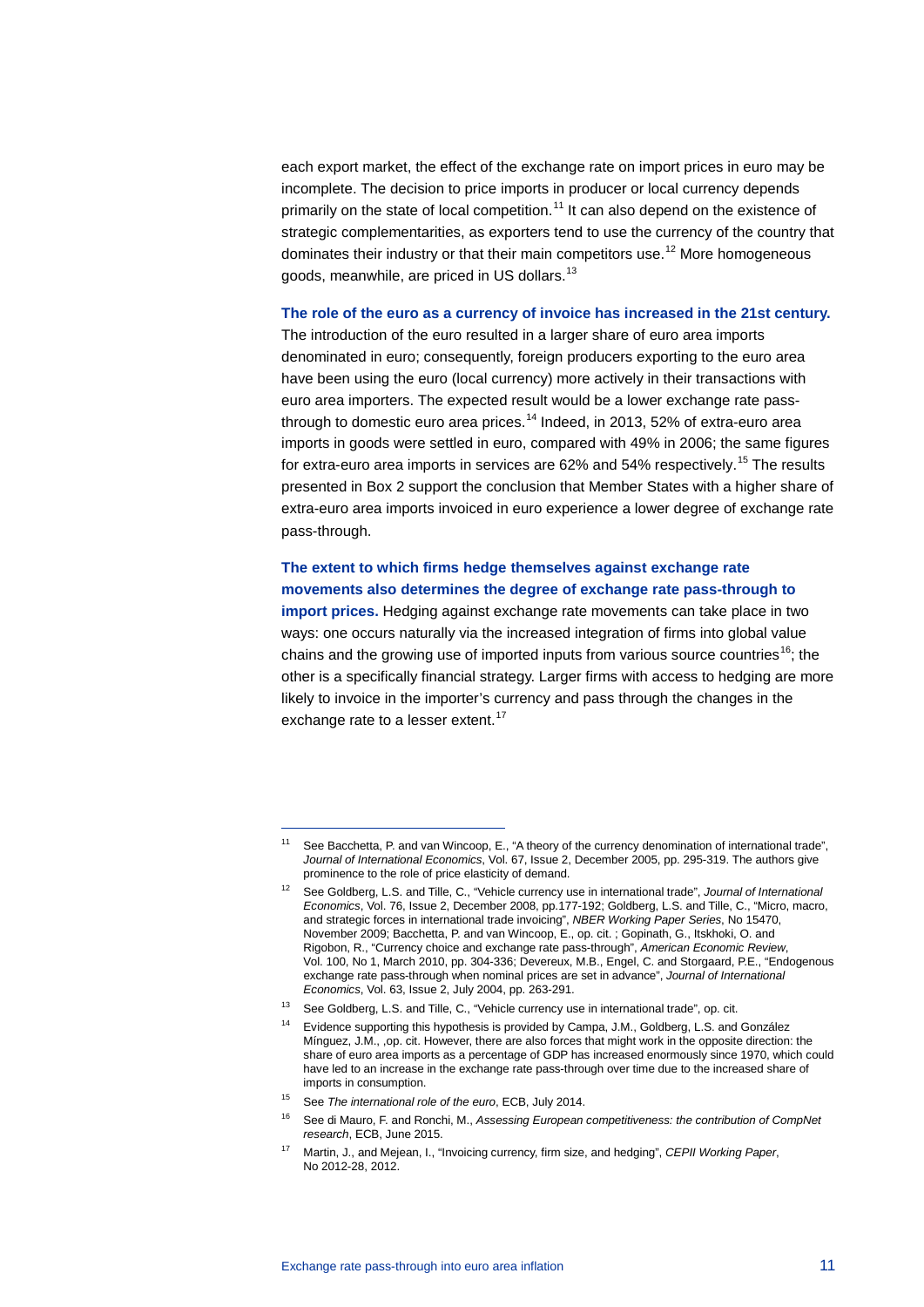#### **Chart 4**

Impact of a 1% NEER appreciation on NEIG and subcomponents

![](_page_11_Figure_2.jpeg)

Note: Estimates are based on an amended version of the VAR model by Hahn (see footnote 4).

-

**Focusing on the last stage of the pricing chain, namely consumer prices, pass-through tends to be higher for durable goods and lower for non-durable goods.** The impact of an exchange rate change on non-energy industrial goods (NEIG) inflation is, to a large extent, transmitted via the prices of durable NEIG (see Chart 4).<sup>[18](#page-11-0)</sup> In response to a 1% appreciation of the NEER, the inflation rate of durable NEIG is estimated to decline by about 0.08 percentage point. This passthrough is relatively quick, with the full effect expected to materialise after about a year. Semi-durable NEIG prices are affected as well, but these effects are significant only in the short term. The percentage point estimates show a smaller response for semi-durable prices than for durable NEIG prices, with a more protracted pass-through. Semi-durable NEIG prices are estimated to decrease by 0.05 percentage point following a 1% appreciation, with the full effect passed through only after about three years. The prices of nondurable NEIG, by contrast, seem hardly to respond to

an exchange rate shock at all (about 0.01 percentage point). For semi-durable NEIG prices, the exchange rate pass-through is significant only in the short term; for nondurable NEIG prices, it is insignificant.

**Wider macroeconomic factors, such as the degree of openness, affect the impact of exchange rates on consumer prices.** The more open an economy or a sector, the higher the degree of pass-through. Imported foreign inputs need to be combined with domestic inputs to produce final domestic consumption goods. A higher share of imported inputs or final goods relative to domestically produced ones amplifies the impact of exchange rate movements on domestic prices, and open economies tend to experience a higher and quicker pass-through. This is supported by evidence that pass-through in the euro area is found to be higher compared with that in the United States, as the share of imported inputs across industries tends to be higher in the euro area.<sup>[19](#page-11-1)</sup> Naturally, this share tends to be higher in euro area small economies such as Austria, Ireland and Belgium than in larger economies, for example France. However, the analysis in Box 2 finds only a small role for the degree of openness in explaining differences in exchange rate pass-through across euro area countries.

**Finally, the size of exchange rate pass-through is affected by price rigidities and by the perceived persistence of shocks.** [20](#page-11-2) If there are "menu" costs to

<span id="page-11-0"></span><sup>&</sup>lt;sup>18</sup> The applied vector autoregression (VAR) model is an adjusted, smaller version of the VAR model of the pricing chain applied in Hahn, E., "Pass-through of external shocks to euro area inflation", op. cit. The model is estimated in turn for the different price variables of interest, namely total NEIG and its subcomponents, based on quarterly data over the period 2001-15.

<span id="page-11-1"></span><sup>19</sup> See Campa, J.M. and Goldberg, L.S., "Pass-through of exchange rates to consumption prices: what has changed and why?", op. cit.

<span id="page-11-2"></span><sup>&</sup>lt;sup>20</sup> Burstein, A.T. and Gopinath, G., op. cit.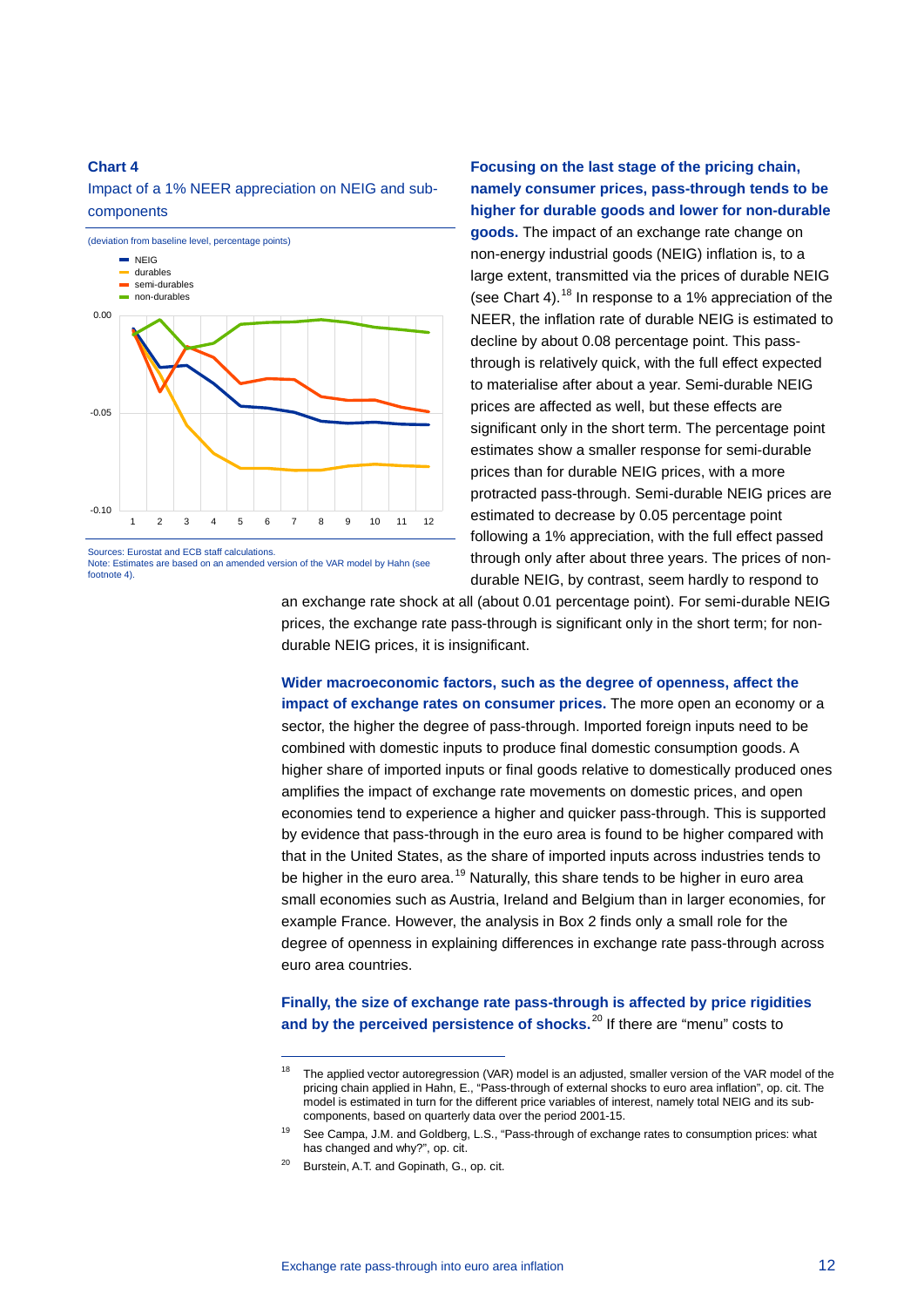adjusting prices, then it might not make sense for importers and exporters to change their prices in response to small currency movements. If firms perceive the exchange rate shock as non-lasting, they will adjust prices only partially. Therefore, a lower (perceived) persistence of exchange rate shocks can result in low pass-through. Indeed, the stable inflation environment that has been achieved in many euro area economies has reduced the persistence of price and exchange rate shocks, thus also reducing the frequency of price changes and the degree of exchange rate passthrough. $21$  As with openness, however, the regression analysis in Box 2 indicates that, once many other factors are taken into account, the inflation rate explains only a small part of the differences in the degree of exchange rate pass-through across euro area countries.

# **Box 2** Currency invoicing and exchange rate pass-through

-

**This box looks at the role of currency invoicing in exchange rate pass-through.**[22](#page-12-1) Recent empirical studies based on micro-level (i.e. goods-level) data have found that the transmission of exchange rate movements to import prices differs sizeably depending on the currency chosen to invoice import transactions, and that the pass-through is lower when a higher share of local currency is used to invoice imports.<sup>[23](#page-12-2)</sup> Translating this finding to the macro level, this box relates differences in country-specific degrees of long-run exchange rate pass-through across euro area economies to the relative use of the euro as an invoicing currency.

### **Estimated degrees of exchange rate pass-through vary markedly across euro area**

<span id="page-12-0"></span>**economies.**[24](#page-12-3) According to pass-through estimates based on a standard log-linear regression model, for the euro area aggregate a 1% nominal effective appreciation of the euro has, on average, resulted in a 0.51% decline in aggregate import prices. However, this finding masks substantial heterogeneity in exchange rate pass-through across euro area economies. Indeed, long-run exchange rate pass-through is estimated to range from 0.29% in Austria to 0.75% in Ireland.

<sup>21</sup> Taylor, J.B., "Low inflation, pass-through, and the pricing power of firms", *European Economic Review*, Vol. 44, Issue 7, June 2000, pp. 1389-1408.

<span id="page-12-2"></span><span id="page-12-1"></span><sup>22</sup> This box is based on special feature article A in *The international role of the euro*, ECB, July 2015.

<span id="page-12-3"></span><sup>23</sup> Gopinath, G., Itskhoki, O. and Rigobon, R., op. cit.

<sup>24</sup> Following the literature, country-specific degrees of long-run exchange rate pass-through for euro area countries are estimated using a standard log-linear regression model:

 $\Delta p_{it} = \alpha + \sum_{j=0}^{4} \beta_{ij} \Delta e_{t-j} + \sum_{j=0}^{4} \gamma_{ij} \Delta Cost_{t-j} + \delta_{ij} \Delta IP_{it} + \varepsilon_{it} (1),$ where ∆p is the quarterly log change in import price unit values of euro area economy i, ∆e is the quarterly change of the standard broad measure of the NEER-38 of the euro, ∆Cost is a quarterly effective measure of inflation in production costs of the euro area's major trading partners and ∆IP is the quarterly log change in industrial production (excluding construction) of euro area economy i. The estimation sample has a quarterly frequency, spans the time period from the first quarter of 2000 to the last quarter of 2014, and covers 17 euro area countries. It is also possible to use NEERs calculated with country-specific weights instead of the standard NEER-38. In this case, the estimates remain qualitatively unchanged, which is unsurprising given the high and statistically significant correlation (around 80%) in log differences between the standard and country-specific NEERs.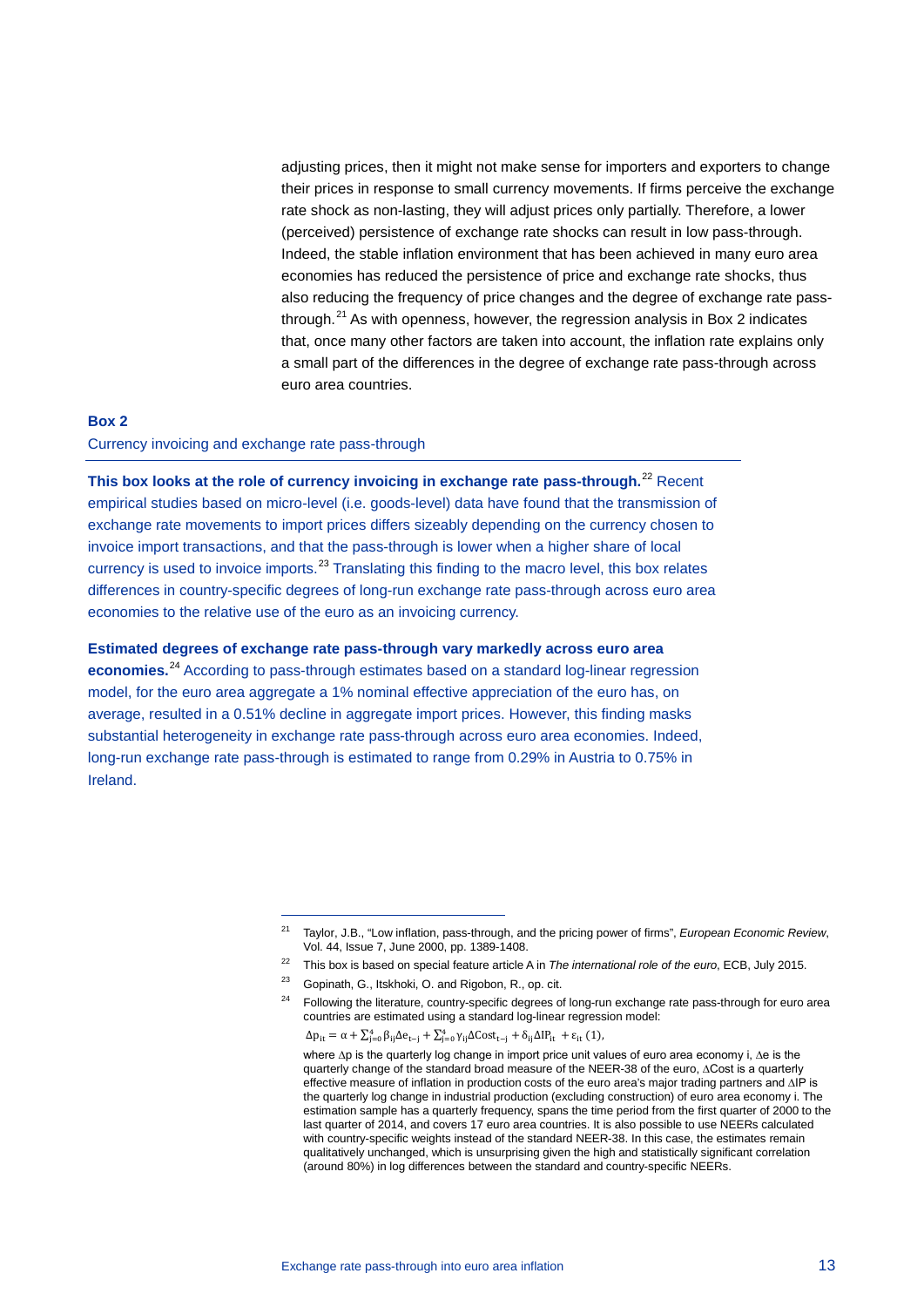**Standard determinants of exchange rate pass-through explain only a fraction of the total variation in pass-through across euro area economies.**[25](#page-13-0) The existing literature that aims to explain cross-country differences in pass-through focuses on a combination of macroeconomic and microeconomic structural determinants, including the level of inflation, the degree of openness and the micro-structure of imports.<sup>[26](#page-13-1)</sup> Following the standard regression approach, results suggest that inflation and openness, the standard macroeconomic determinants, explain around only 4% of the pass-through heterogeneity across euro area economies. The R-squared increases to 24% when agricultural and raw material imports are included in total imports, suggesting that the import structure of an economy is an important determinant of cross-country differences in pass-through.

**The cross-country variation in the use of the euro as an invoicing currency for extra-euro area imports is substantial.** The role of local currency invoicing is a determinant that has received little attention in existing studies on cross-country differences in pass-through. Table A displays the share of the euro as an invoicing currency or settlement currency for the extra-euro area imports of 15 Member States. Euro invoicing shares in extra-euro area imports range from just over 20% in Greece to more than 70% in Estonia. The variation in the use of the euro may mainly reflect different ratios of intra-euro area exports to total exports. Euro area economies tend to invoice a larger share of their extra-euro area imports in euro if they export mainly to other euro area countries, partly reflecting the need for foreign exchange hedging, along with other motives such as reducing transaction costs. Since balancing costs and revenues in the same currency is a costefficient way to hedge against exchange rate risk, euro area economies that predominantly rely on intra-euro area exports, and whose revenues are hence mainly denominated in euro, can be expected to be more likely to invoice extra-euro area imports in euro.

#### **Table A**

The share of the euro as an invoicing or settlement currency in extra-euro area imports

| <b>BE</b> | DE  | EE  | ΙE  | <b>GR</b> | ES  | <b>FR</b> | œ   | СY  | LU  | <b>NL</b> | <b>AT</b><br>mι | <b>D7</b> |     | <b>SK</b> |
|-----------|-----|-----|-----|-----------|-----|-----------|-----|-----|-----|-----------|-----------------|-----------|-----|-----------|
| 57%       | 57% | 72% | 33% | 23%       | 48% | 54%       | 46% | 12% | 44% | 37%       | 55%             | 36%       | 59% | 67%       |

Source: *The international role of the euro*, ECB, July 2015.

-

Notes: The latest available data are for 2012 for Belgium, Germany, Ireland, Italy, Luxembourg, the Netherlands and Austria, 2010 for Cyprus and 2013 for the remaining countries. Malta and Finland do not report data.

<span id="page-13-0"></span>**Estimated degrees of exchange rate pass-through are closely correlated with the relative use of the euro as an invoicing currency.** Chart A plots the relative use of the euro as an invoicing currency for extra-euro area imports against the estimated degree of long-run passthrough. The results show that Member States with a larger share of extra-euro area imports invoiced in euro typically have a substantially lower degree of exchange rate pass-through.

 $\beta_i = \alpha + \gamma_1$ Openness<sub>it</sub> +  $\gamma_2$ HICP<sub>it</sub> +  $\gamma_3$ LowTech<sub>it</sub> +  $\varepsilon_{it}$  (2),

<sup>&</sup>lt;sup>25</sup> Following the literature, the estimated exchange rate pass-through  $β<sub>i</sub>$  is related to a set of macro and micro variables:

where Openness of euro area economy i is measured as the ratio of imports to GDP, HICP is the logarithm of annualised HICP inflation, and LowTech is the ratio of agricultural and raw material imports to total imports, which is a proxy for the degree of product differentiation. The estimation sample has an annual frequency, spans the time period 2000-13, and covers the 15 euro area countries for which data on currency invoicing is available.

<span id="page-13-1"></span><sup>&</sup>lt;sup>26</sup> See Campa, J.M. and González Mínguez, J.M., "Differences in exchange rate pass-through in the euro area," *European Economic Review*, Vol. 50, Issue 1, 2006, pp. 121-145.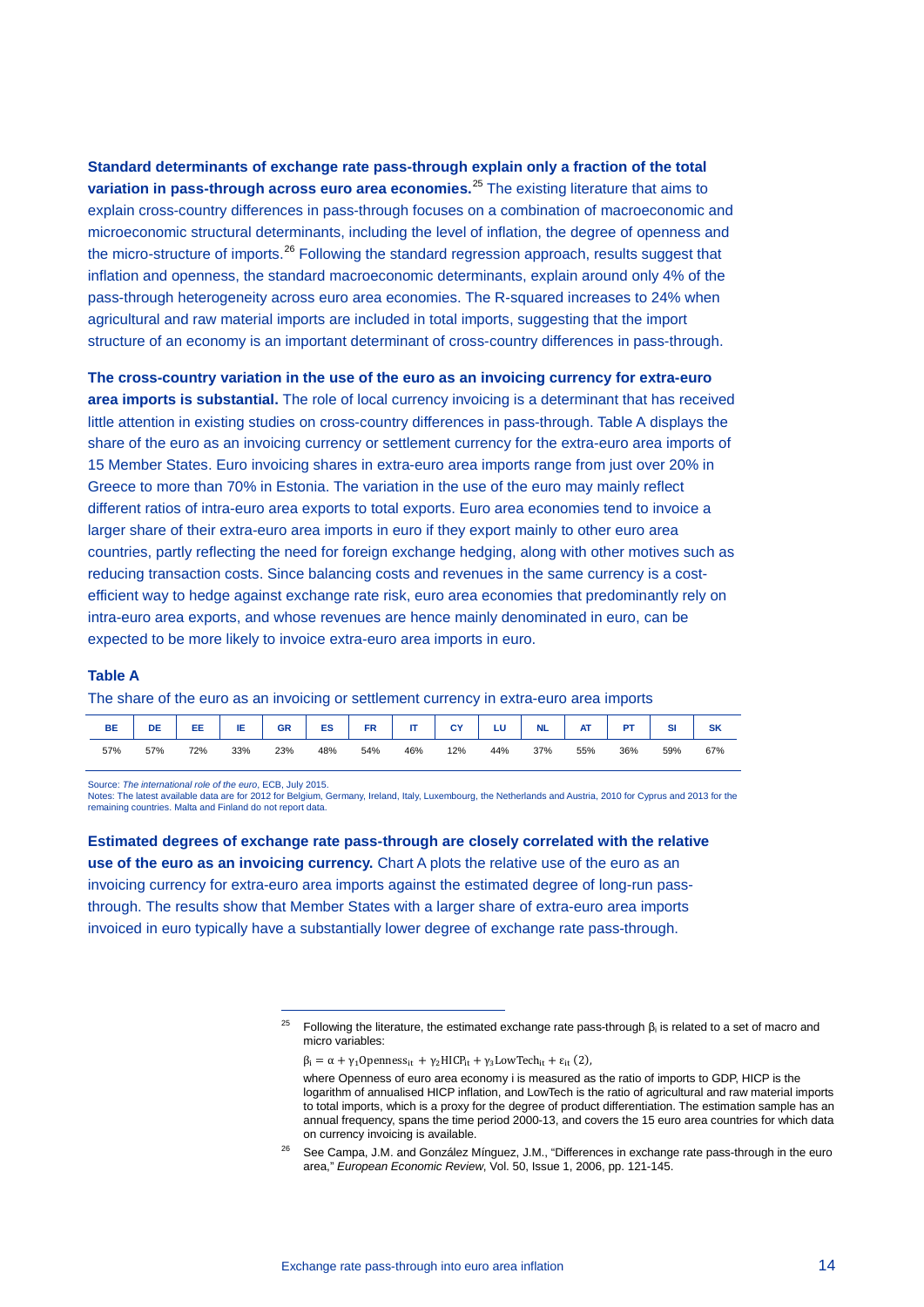### **Chart A**

Relation between estimated long-run exchange rate pass-through and share of local currency invoicing

![](_page_14_Figure_2.jpeg)

Source: *The international role of the euro*, ECB, July 2015. Note: The share of local currency invoicing reported on the x-axis is the average over the sample period.

**Euro invoicing shares explain a large part of the cross-country variation in pass-through, including when controlling for standard determinants of pass-through.** In order to control for other factors that affect the choice of invoicing currency, equation (1) (reported in footnote 24) is modified to include the share of local currency invoicing of extra-euro area imports in the euro area economy. The share of local currency invoicing strongly correlates with long-run pass-through and is statistically highly significant, even when controlling for standard determinants of pass-through heterogeneity. Moreover, the R-squared increases markedly, by more than 30 percentage points.<sup>[27](#page-14-0)</sup>

**In sum, the results suggest a strong link between invoicing currency choice and exchange rate pass-through.** Euro area economies with a smaller share of the euro as an invoicing currency for extra-euro area

imports tend to experience a significantly higher degree of exchange rate pass-through to import prices.

# Estimates of the aggregate exchange rate pass-through in the euro area

**The previous sections described the mechanisms whereby movements in exchange rates affect import prices and the HICP, and the factors that determine the magnitude and the speed of this effect.** This section presents empirical evidence on the size and speed of the exchange rate pass-through to import and consumer prices for the euro area and euro area Member States.

**Aggregate exchange rate pass-through estimates for the euro area vary depending on the models and samples used in the analysis.** Given that the size of the exchange rate pass-through depends on sectoral and firm-level factors, which vary over time, and on aggregates, which change their composition, it comes as no surprise that ad hoc specifications using country-level aggregates yield different estimates – according to country and time. Hahn<sup>[28](#page-14-1)</sup> estimated a vector autoregression (VAR) including the NEER of the euro and the pricing chain. Updated estimates of

<span id="page-14-0"></span> $27$  If country-specific NEERs are used to estimate equation (1), the coefficient estimate for local currency invoicing increases further (from 0.7 to 1.4), which points to an even stronger relation between invoicing and pass-through. Moreover, even after controlling for extra-euro area import shares, the increase in R-squared is larger when local currency invoicing is included in the regression.

<span id="page-14-1"></span><sup>28</sup> See footnote 4.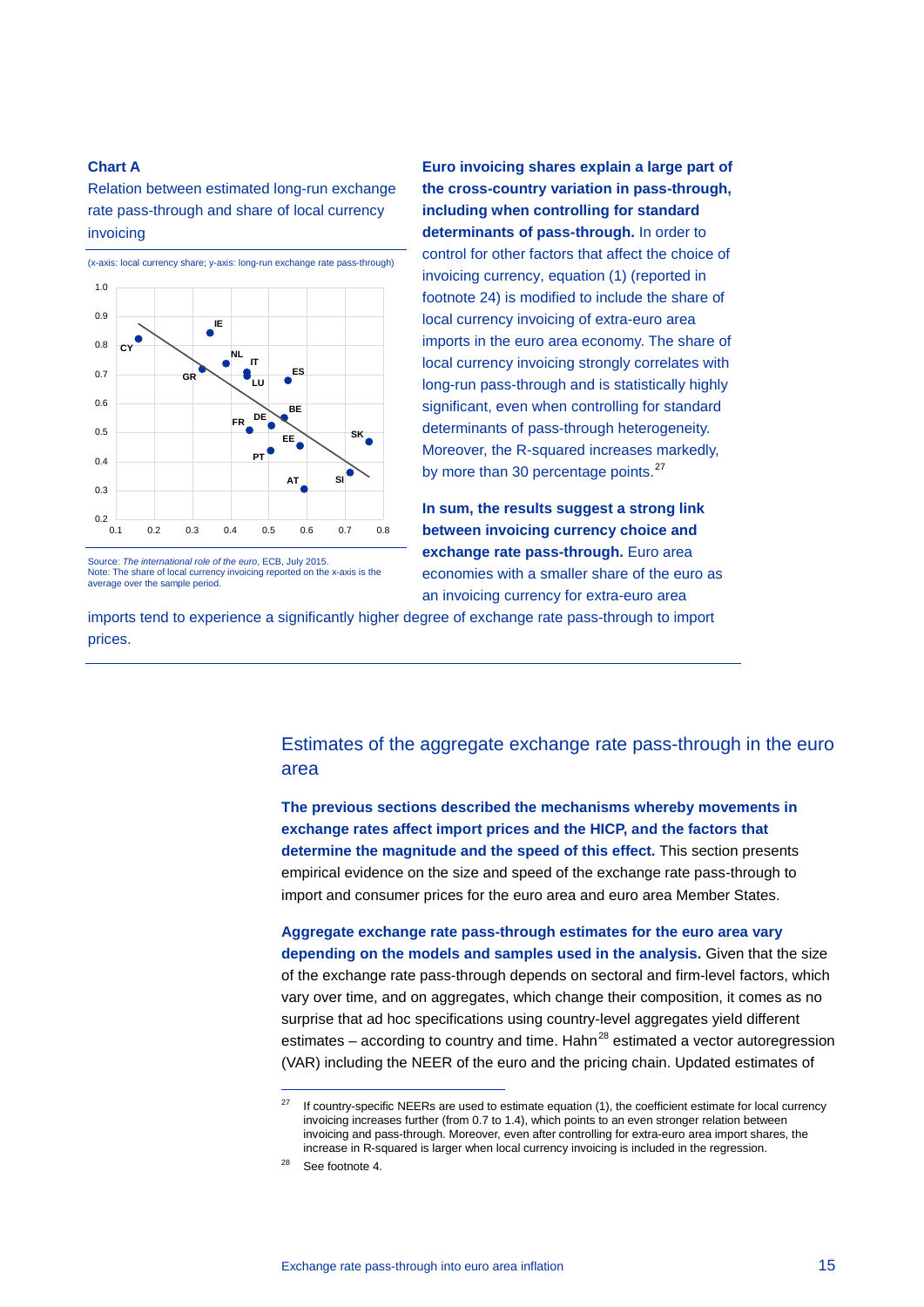this model show that a 1% depreciation of the euro increases HICP inflation by 0.10% after one year and 0.23% after three years (see Table 1). Other models tend to report similar results for the HICP.<sup>[29](#page-15-0)</sup> More recently, Comunale and Kunovac<sup>[30](#page-15-1)</sup> have used a Bayesian VAR and a different approach to identify an exchange rate shock. They found that, after a one-year period following a 1% depreciation in the NEER of the euro, import prices in the euro area would rise by 0.50%, producer prices by 0.37% and consumer prices by 0.11%. Regarding the four largest euro area economies, they found that an exchange rate shock would have a similar impact on HICP inflation in Germany, France and Italy to HICP inflation in the euro area, whereas they estimated a much greater effect for Spain (see Table 2). Studies focusing only on import prices produce a range of estimates across countries. $31$ 

#### **Table 1**

-

Exchange rate pass-through estimates in the euro area after a 1% depreciation in the exchange rate

| <b>Author</b>                             | <b>Price variable</b> | one year | three years |  |
|-------------------------------------------|-----------------------|----------|-------------|--|
| Hahn (2003) update                        | Import prices         | 0.71%    | 0.81%       |  |
|                                           | Producer prices       | 0.27%    | 0.39%       |  |
|                                           | <b>HICP</b>           | 0.10%    | 0.23%       |  |
| <b>Comunale and Kunovac (forthcoming)</b> | Import prices         | 0.50%    | 0.46%       |  |
|                                           | Producer prices       | 0.37%    | 0.36%       |  |
|                                           | <b>HICP</b>           | 0.11%    | 0.12%       |  |
| New area-wide model (NAWM)                | Import prices         | 0.55%    | 0.89%       |  |
|                                           | <b>HICP</b>           | 0.02%    | 0.20%       |  |
| New multi-country model (NMCM)            | Import prices         | 0.30%    | 0.44%       |  |
|                                           | <b>HICP</b>           | 0.09%    | 0.25%       |  |

Notes: "Hahn (2003) update" refers to updated estimates using the 2003 Hahn model with data from the first quarter of 1980 to the first quarter of 2016; it reports cumulated impulse responses to a 1% depreciation in the NEER of the euro. Comunale and Kunovac (forthcoming) report the ratios of cumulated impulse responses of each price indicator to the cumulated impulse response of the exchange rate. The estimation uses data from the first quarter of 1992 to the second quarter of 2016. The NAWM and NMCM results<br>are generated under a scenario where the interest rates are assumed to stay unchanged. In the effects refer to extra-euro area imports. For more details on the NAWM and NMCM, see footnote 29.

<span id="page-15-0"></span><sup>&</sup>lt;sup>29</sup> For the NAWM, see Christoffel, K., Coenen, G. and Warne, A., "The new area-wide model of the euro area: a micro-founded open-economy model for forecasting and policy analysis", *Working Paper Series*, No 944, ECB, October 2008; for the NMCM, see Dieppe, A., Pandiella, A.G., Hall, S. and Willman, A., "Limited information minimal state variable learning in a medium-scale multi-country model", *Economic Modelling*, Vol. 33, Issue C, 2013, pp. 808-825.

<span id="page-15-2"></span><span id="page-15-1"></span><sup>&</sup>lt;sup>30</sup> Comunale, M. and Kunovac, D., "Exchange rate pass-through in the euro area", forthcoming.

<sup>&</sup>lt;sup>31</sup> See An, L. and Wang, J., "Exchange rate pass-through: evidence based on vector autoregression with sign restrictions", *Federal Reserve Bank of Dallas Working Paper*, No 70, 2011; Campa, J.M. and Goldberg, L.S., "Pass-through of exchange rates to consumption prices: what has changed and why?", op. cit.; Campa, J.M. and González Mínguez, J.M., "Differences in exchange rate pass-through in the euro area", op. cit.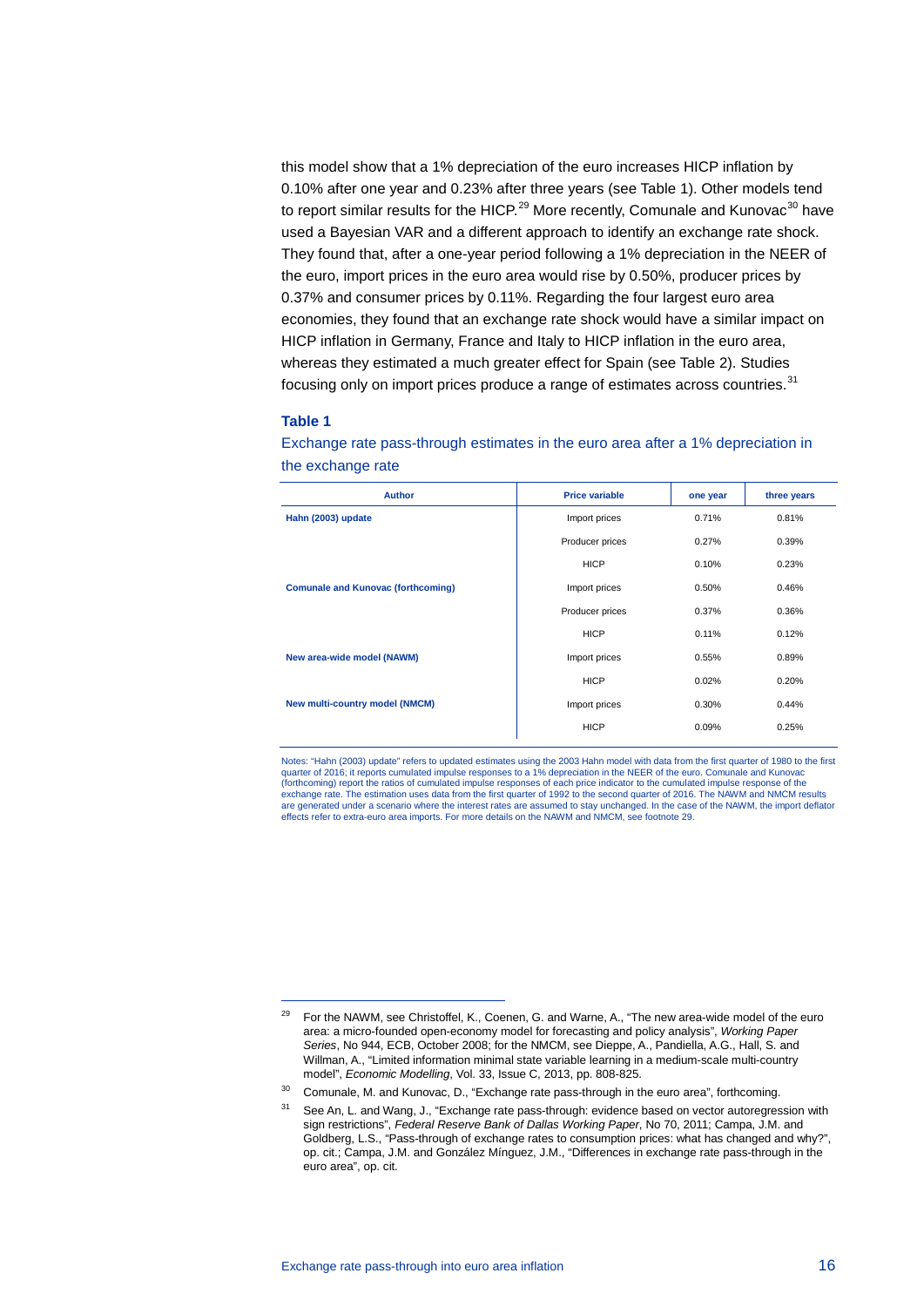#### **Table 2**

Exchange rate pass-through estimates in euro area countries after a 1% depreciation in the exchange rate

| <b>Author</b>                             | <b>Price variable</b> | Germany | <b>France</b> | <b>Spain</b> | <b>Italy</b> |
|-------------------------------------------|-----------------------|---------|---------------|--------------|--------------|
| <b>Comunale and Kunovac (forthcoming)</b> | Import prices         | 0.74%   | 0.58%         | 1.00%        | 1.00%        |
|                                           | PPI                   | 0.54%   | 0.49%         | 0.64%        | 0.64%        |
|                                           | <b>HICP</b>           | 0.19%   | 0.15%         | 0.35%        | 0.20%        |
| An and Wang (2011)                        | Import prices         |         |               | 1.00%        | 0.94%        |
|                                           | PPI                   |         |               | 0.44%        | 0.15%        |
|                                           | <b>HICP</b>           |         |               | 0.02%        | 0.05%        |
| Campa et al. (2008)                       | Import prices         | 0.80%   | 0.90%         | 0.70%        | 0.35%        |
| Campa and González Mínguez (2006)         | Import prices         | 0.66%   | 0.68%         | 0.98%        | 0.74%        |

Notes: Comunale and Kunovac (forthcoming) and An and Wang (2011) report the ratios of cumulated impulse responses of each price indicator to the cumulated impulse response of the exchange rate after three years. Campa et al. (2008) and Campa and González Mínguez (2006) report the cumulative effect after four quarters.

**Estimates of exchange rate pass-through in the euro area based on the NEER tend to be lower than those based on the euro/US dollar bilateral exchange rate.** The bilateral euro/US dollar exchange rate has recently exhibited larger movements compared with the NEER-38 of the euro, as illustrated in Chart A in Box 1. This is because the changes in the euro/US dollar exchange rate are counteracted by changes in other currencies included in the basket of currencies comprising the NEER. Moreover, the US dollar has a strong impact because it is the invoicing currency of commodities; it thus tends to pass through to import prices of food and energy quickly and completely.

**Some empirical studies argue that pass-through may have declined in the euro area since the 1990s.** Campa et al.<sup>[32](#page-16-0)</sup> investigated changes in the pass-through to import prices in euro area countries based on sectoral data up to 2004. They detected declines in the estimates of the exchange rate pass-through to import prices in around two-thirds of the industries in their sample, but most of this evidence is not statistically significant. Only manufacturing industries present statistically significant effects. ECB researchers $^{33}$  $^{33}$  $^{33}$  found tentative evidence of a decline in the exchange rate pass-through for the euro area based on a panel VAR and the Area Wide Model, with data up to 2007. Clearer evidence of changes in the exchange rate pass-through for several Member States has been reported by the IMF and Sekine.<sup>[34](#page-16-2)</sup> Both studies note a substantial decline in the exchange rate pass-through to import prices and consumer prices for a number of advanced economies. When the model proposed by Hahn is estimated over rolling windows of 20 years, a decline in passthrough since 1980 is found for both import prices and HICP inflation. In particular, while the model estimated over the full sample (the first quarter of 1980 to the first

<span id="page-16-0"></span><sup>32</sup> See Campa, J.M., Goldberg, L.S. and González Mínguez, J.M., "Exchange-rate pass-through to import prices in the euro area", op. cit.

<span id="page-16-1"></span><sup>&</sup>lt;sup>33</sup> See di Mauro, F., Rüffer, R. and Bunda, I., "The changing role of the exchange rate in a globalised economy", *Occasional Paper Series*, No 94, ECB, September 2008.

<span id="page-16-2"></span><sup>34</sup> See *World Economic Outlook*, IMF, 2006; Sekine, T., "Time-varying exchange rate pass-through: experiences of some industrial countries", *BIS Working Papers*, No 202, March 2006.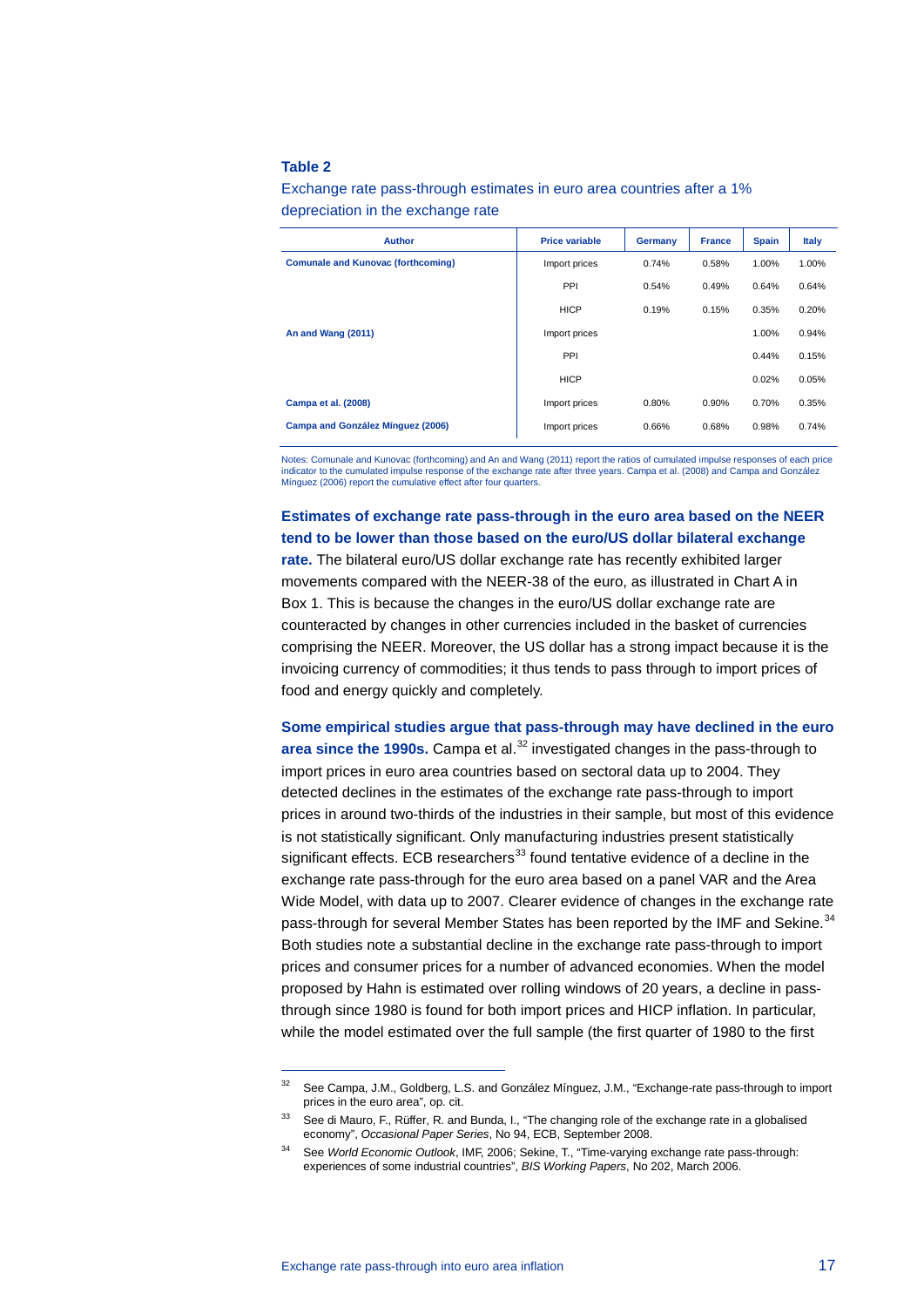quarter of 2016) finds that a 1% appreciation in the NEER would lead to a 0.23% decline in HICP inflation after three years, the same model estimated over a rolling sample finds that this effect would be negligible in the most recent iteration (the second quarter of 1996 to the first quarter of 2016) of the rolling window estimation (see Chart 5).

# **Chart 5**

Exchange rate pass-through to HICP inflation over time

![](_page_17_Figure_3.jpeg)

Sources: Eurostat and ECB staff calculations.

Notes: The chart shows the cumulated impulse response (dark blue line) of HICP inflation to a 1% appreciation in the NEER after three years over time and the respective 95% confidence bands (light blue lines). The cumulated impulse response is based on the updated estimation of Hahn (2003) over a 20-year rolling window from the first quarter of 1980 to the first quarter of 2016. Each point on the dark blue line refers to the end point of each 20-year rolling sample, with the first sample referring to the period from the second quarter of 1981 to the first quarter of 2000 and the last sample to the period from the second quarter of 1996 to the first quarter of 2016.

**The composition of imports is one factor that has been put forward to explain the potential decline in exchange rate pass-through.** Indeed, the compositional shift from sectors with high pass-through (such as energy) to sectors with lower pass-through, (such as manufacturing and food) has been proposed as one of the reasons for a decline in the pass-through to import prices.<sup>[35](#page-17-0)</sup> ECB researchers<sup>[36](#page-17-1)</sup> have compared aggregate exchange rate pass-through estimates, computed by aggregating sectoral estimates using the import shares of each sector in 1988 and 2005 as weights, to show that this would mechanically result in a decline in overall import price pass-through from 0.83 to 0.74.

**Another proposed explanation for the secular decline in exchange rate pass-through to import prices is globalisation and the emergence of lowcost exporters.** Gust, Leduc and Vigfusson<sup>[37](#page-17-2)</sup> suggest that part of the decline in the exchange rate passthrough might be related to increased trade integration,

as firms have become more responsive to competitors' prices. This competitive pressure is further increased by the rising prominence of low-cost producers in international trade.

**Several factors at the firm level may also have contributed to the declining exchange rate pass-through.** First, as illustrated in Box 2 of this article, an increasing share of extra-euro area imports is invoiced in euro, meaning that an increasing proportion of foreign exporters choose to price their exports to the euro area in euro. According to the results shown in the box, this can lead to lower passthrough. The increasing import content of exports and the lower cost of hedging per unit of risk may also have dampened the response of import prices to exchange rate movements.<sup>[38](#page-17-3)</sup>

**An influential explanation for the decline of exchange rate pass-through at both the import price and final consumer price stages is that the low inflation** 

<span id="page-17-0"></span><sup>&</sup>lt;sup>35</sup> See also footnotes 7, 8 and 31.

<span id="page-17-1"></span><sup>36</sup> See footnote 33.

<span id="page-17-2"></span><sup>&</sup>lt;sup>37</sup> See Gust, C., Leduc, S. and Vigfusson, R., "Trade integration, competition, and the decline in exchange-rate pass-through", *Journal of Monetary Economics*, Vol. 57, Issue 3, April 2010, pp. 309-324.

<span id="page-17-3"></span>See footnote 33.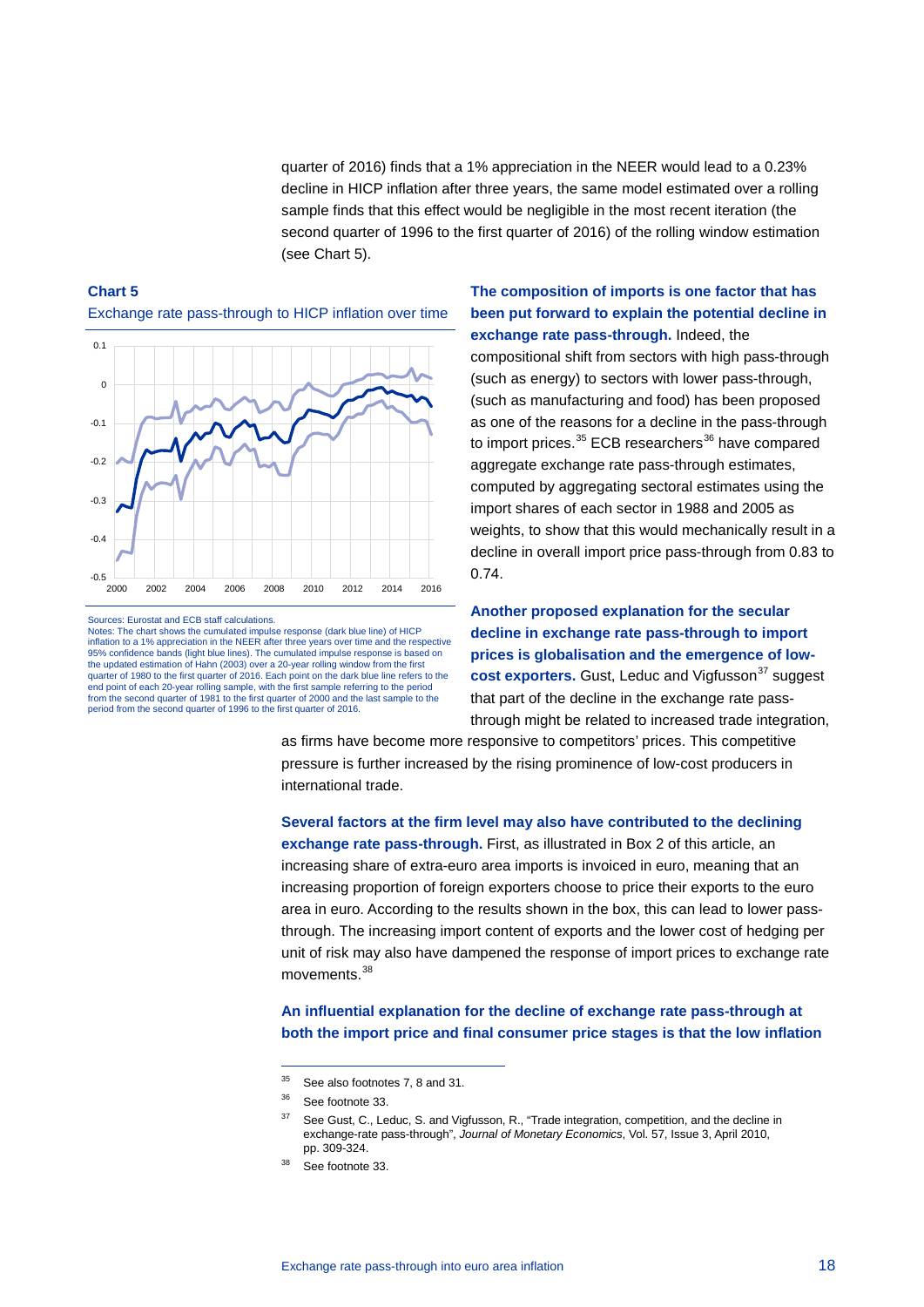**environment supported by credible monetary policy has led to a reduction in the perceived persistence of shocks and that, as a result, firms have tended to**  adjust prices less frequently. Taylor<sup>[39](#page-18-0)</sup> notes that the low inflation environment achieved in many countries has resulted in lower pass-through. Lower inflation leads to a reduction in the expected persistence of cost and price shocks and consequently to lower exchange rate pass-through to prices, as producers have less incentive to change their prices in the face of less persistent shocks.

**A way to reconcile the different estimates presented so far across models, countries and samples is to recognise that, far from being a structural parameter at the macroeconomic level, exchange rate pass-through depends on the nature of the shocks driving exchange rates.** This has been shown in theoretical models where exchange rate pass-through is a function of the underlying shocks in the economy and the competitive structures of the industries involved.<sup>[40](#page-18-1)</sup> Empirically, however, most approaches are based either on simple regressions or on identifying exchange rate shocks in a manner that does not take into account the full economic structure and consequently the most important shocks that drive the economy.<sup>[41](#page-18-2)</sup>

**A more economically meaningful approach to study the impact of the exchange rate on inflation would be to employ a method similar to that used when looking at the impact of other variables (for example, oil prices), in order to determine what shocks move exchange rates in the first place.** In reality, the exchange rate does not move as a consequence of one particular shock, but is instead influenced by various driving forces. The entire constellation of macroeconomic shocks affecting the exchange rate at each point in time should be considered. The fact that pass-through can be shock-dependent has long been discussed in the literature.<sup>[42](#page-18-3)</sup> However, in empirical terms, disentangling the underlying economic forces driving the exchange rate is difficult, as this is a highly endogenous variable. The key question revolves around what moves exchange rates. Is it a domestic supply shock? Could it be global demand? Or is it monetary policy, either domestic or foreign?

**Depending on the shock, the response of consumer prices to an exchange rate movement will be different.** For instance, an expansionary domestic monetary policy shock will be followed by a euro depreciation, with a direct inflationary effect on import prices. This direct effect will feed into consumer prices and be amplified by

<span id="page-18-0"></span><sup>&</sup>lt;sup>39</sup> Taylor, J.B., op. cit.

<span id="page-18-1"></span><sup>40</sup> These are micro-based open-economy general equilibrium models. See, for instance, Corsetti, G. and Dedola, L., "A macroeconomic model of international price discrimination", *Journal of International Economics*, Vol. 67, Issue 1, September 2005, pp. 129-155; Corsetti, G., Dedola, L. and Leduc, S., "High exchange-rate volatility and low pass-through", *Journal of Monetary Economics*, Vol. 55, Issue 6, September 2008, pp. 1113-1128.

<span id="page-18-2"></span><sup>41</sup> Using a Choleski decomposition as described in e.g. Hahn, E., "Pass-through of external shocks to euro area inflation", op. cit.

<span id="page-18-3"></span><sup>42</sup> See Klein, M., "Macroeconomic aspects of exchange rate pass-through", *Journal of International Money and Finance*, Vol. 9, Issue 4, December 1990, pp. 376-387; Shambaugh, J., "A new look at pass-through", *Journal of International Money and Finance*, Vol. 27, Issue 4, June 2008, pp. 560-591; Astley, M., Pain, D. and Smith, J., "Interpreting recent movements in sterling", *Quarterly Bulletin*, Bank of England, 2009 Q3, pp. 202-214.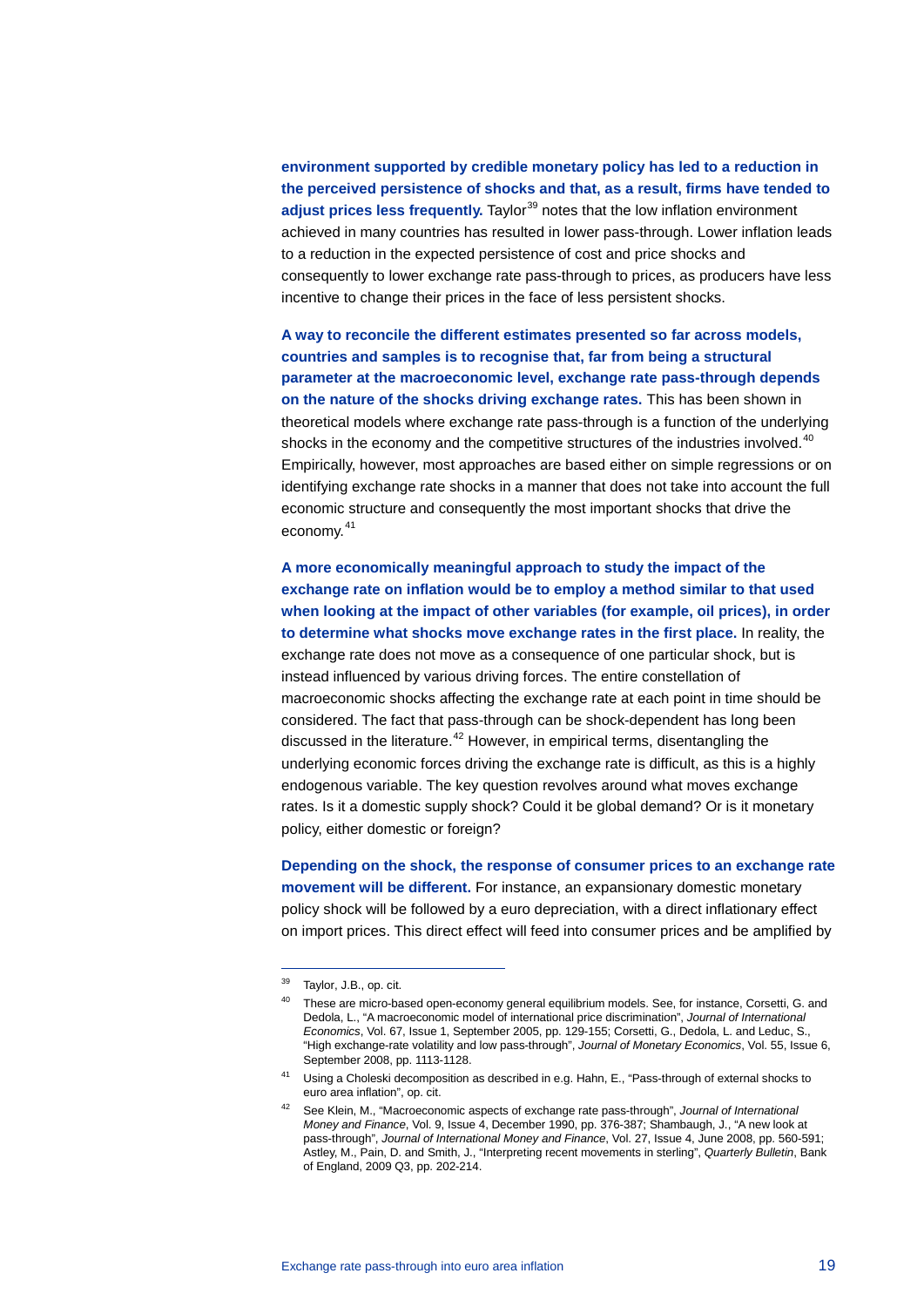the other transmission channels of monetary policy, leaving "room" for mark-ups to adjust. It could therefore be expected that such a shock would lead to a higher correlation between exchange rate and HICP movements, i.e. to a higher passthrough, than would be observed after a depreciation caused by, for example, a negative domestic supply shock such as lower productivity. Instead of being accompanied by the amplifying effects of an expansionary shock, such a depreciation caused by a negative domestic supply shock would occur in an environment where firms found little space to maintain or increase their mark-ups and the pass-through down the pricing chain would be contained. Similarly, the euro could also depreciate because of a foreign monetary policy tightening; in this case, however, any fall in foreign demand due to the restrictive policy abroad, other things being equal, would be a drag for euro area growth and would not foster a domestic inflationary environment.

**In other words, while some shocks lead to self-reinforcing exchange rate and price dynamics, others lead to counterbalancing effects on inflation.** In the case of a negative domestic demand shock, which could cause the exchange rate to depreciate, the overall "pass-through" could easily lead to an apparently perverse correlation between exchange rates and consumer price inflation, as found by Comunale and Kunovac<sup>[43](#page-19-0)</sup> for the euro area, and Forbes et al.<sup>[44](#page-19-1)</sup> for the United Kingdom.

**A common result from the existing studies that adopt this approach is that the exchange rate pass-through following a monetary shock is relatively high.** This is observed by Comunale and Kunovac for the exchange rate pass-through following a monetary policy shock or an exogenous exchange rate shock modelled as a risk premium shock. The exchange rate channel can thus be considered active in the transmission of monetary policy. Bobeica and Jarociński<sup>[45](#page-19-2)</sup> look at a similar set of shocks for the euro area and disentangle the effects of interest rate shocks and the shocks that affect the spread between short-term and long-term rates.

**Research on quantifying exchange rate pass-through based on macroeconomic shocks is still in an incipient phase**, as indicated by the wide variations not only in quantification, but also in the perceived contribution of economic shocks to exchange rate movements. A better understanding of the relevance of the prevailing current shocks for quantifying the responsiveness of HICP inflation to exchange rate changes is necessary for understanding the effects of any policy mix.

<span id="page-19-0"></span><sup>43</sup> See Comunale, M. and Kunovac, D., op. cit.

<span id="page-19-1"></span><sup>44</sup> Forbes, K., Hjortsoe, I. and Nenova, T., "The shocks matter: improving our estimates of exchange rate pass-through", *Bank of England Discussion Paper*, No 43, November 2015.

<span id="page-19-2"></span><sup>45</sup> Bobeica, E. and Jarociński, M., "'Missing disinflation' and 'missing inflation' since the Great Recession: a VAR perspective", forthcoming.